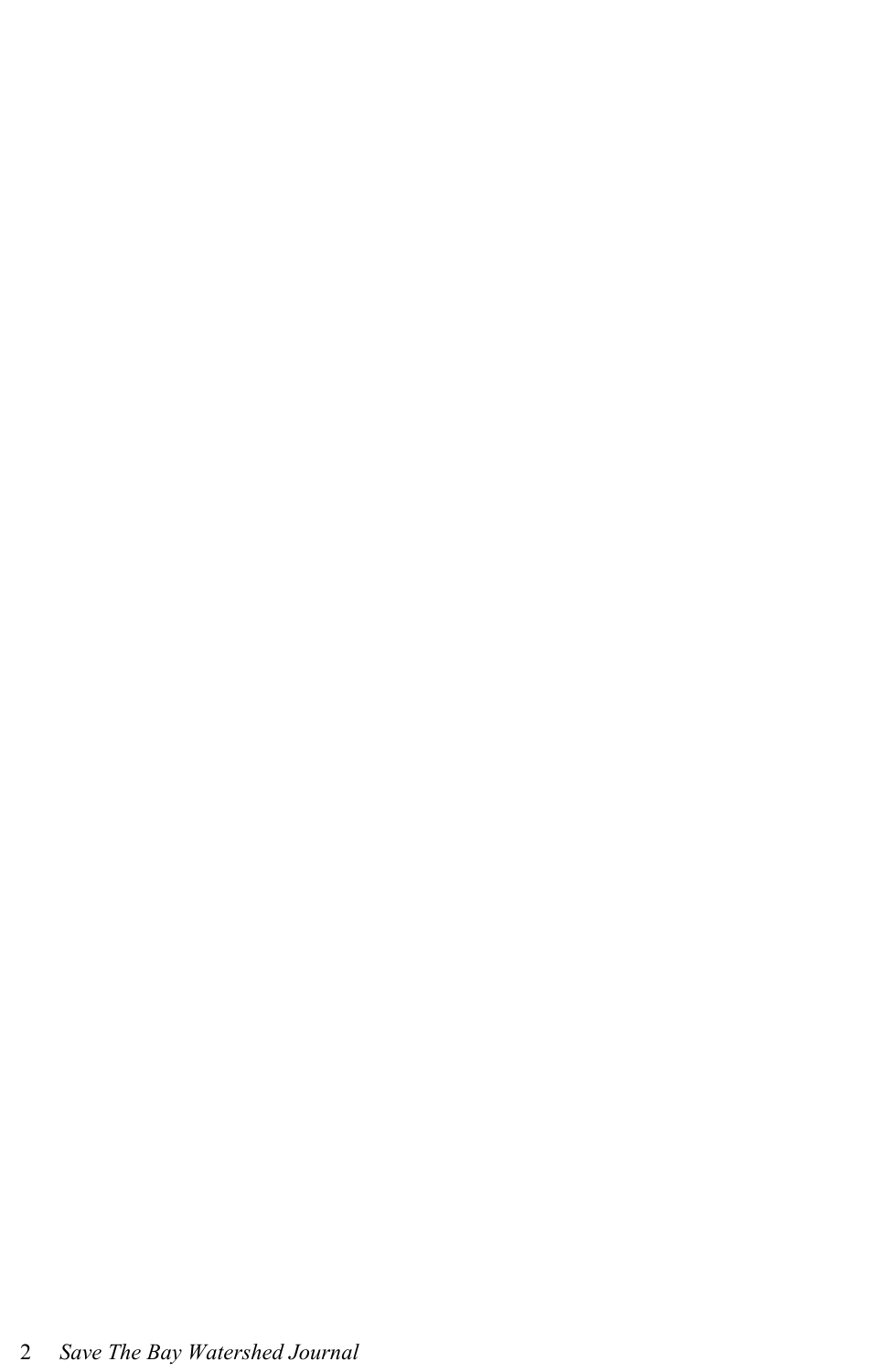# **Table of Contents**

| $\overline{4}$ |
|----------------|
| 6              |
| 8              |
| 11             |
| 12             |
| 14             |
| 16             |
| 20             |
|                |
| 25             |
| 26             |
|                |
| 29             |
| 30             |
| 31             |
| 32             |
| 35             |
| 40             |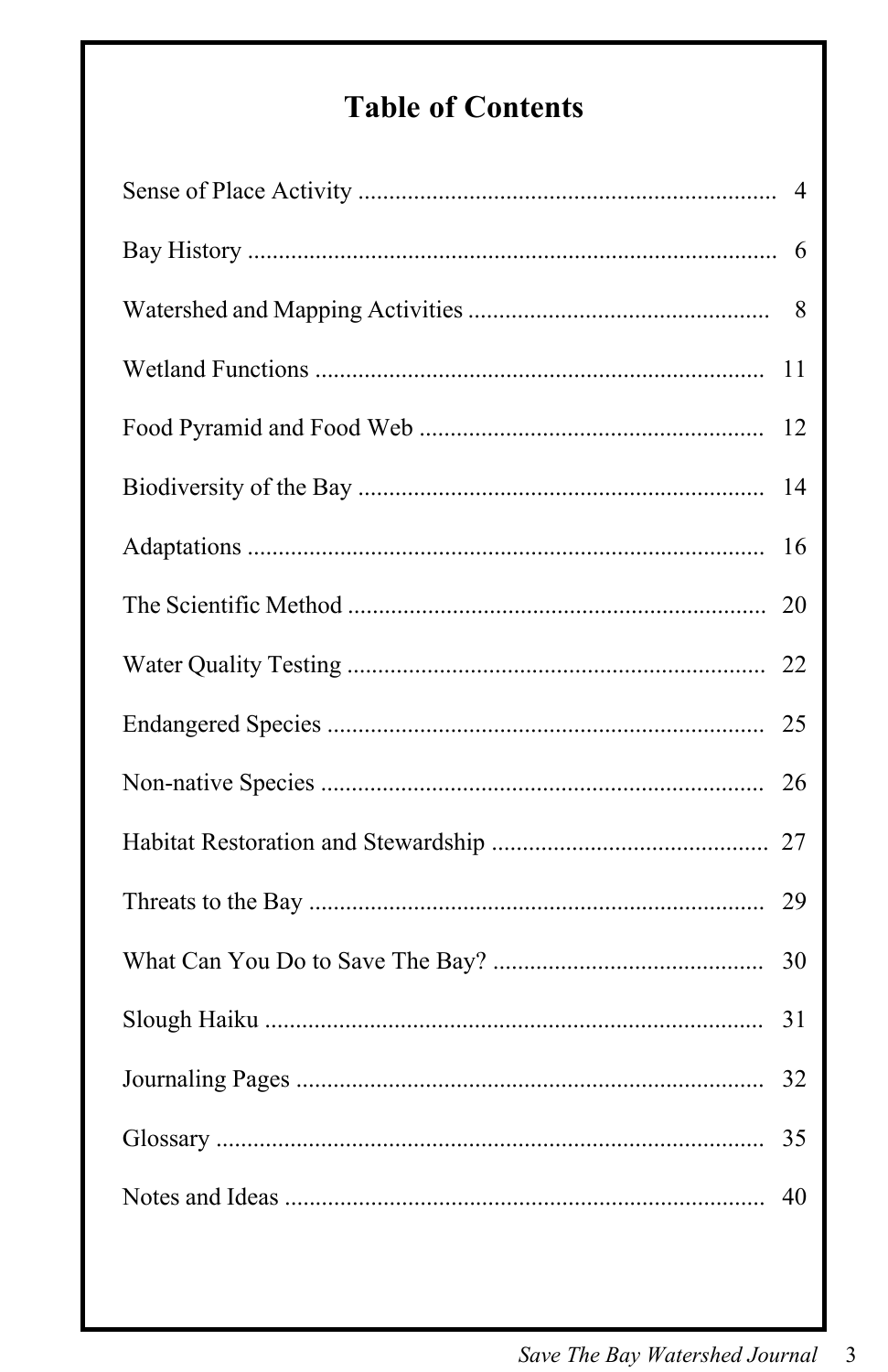### **Sense of Place**

The excerpt below describes how the Bay Area looked prior to European settlement. After you read it, take some time to quietly observe your surroundings. Then write down a description of this place based on your observations.

*"Modern residents would hardly recognize the Bay Area as it was in the days of the Ohlones.... The intermingling of grasslands, savannahs, salt- and freshwater marshes, and forests created wildlife habitats of almost unimaginable richness and variety.... Flocks of geese, ducks, and seabirds were so enormous that... they were said to rise 'in a dense cloud with noise like that of a hurricane....' Packs of wolves hunted the elk, antelope, deer, [and] rabbits. Mountain lions, bobcats, and coyotes... were a common sight. And... there was the grizzly bear.... These enormous bears were everywhere, feeding on berries, lumbering along beaches... and stationed along nearly every stream and creek during the annual runs of salmon... There were mussels, clams, oysters, abalones, and sea otters in profusion...."*

--Malcom Margolin, *The Ohlone Way*

| Place I'm describing:                                                                                                 |
|-----------------------------------------------------------------------------------------------------------------------|
| I saw                                                                                                                 |
| I heard                                                                                                               |
| $I$ smelled $\qquad \qquad$                                                                                           |
|                                                                                                                       |
| <u> 1989 - Johann John Stoff, deutscher Stoffen und der Stoffen und der Stoffen und der Stoffen und der Stoffen u</u> |
| How do you think things in the marsh might taste? Why?                                                                |
| How does this place make you feel?                                                                                    |
|                                                                                                                       |
|                                                                                                                       |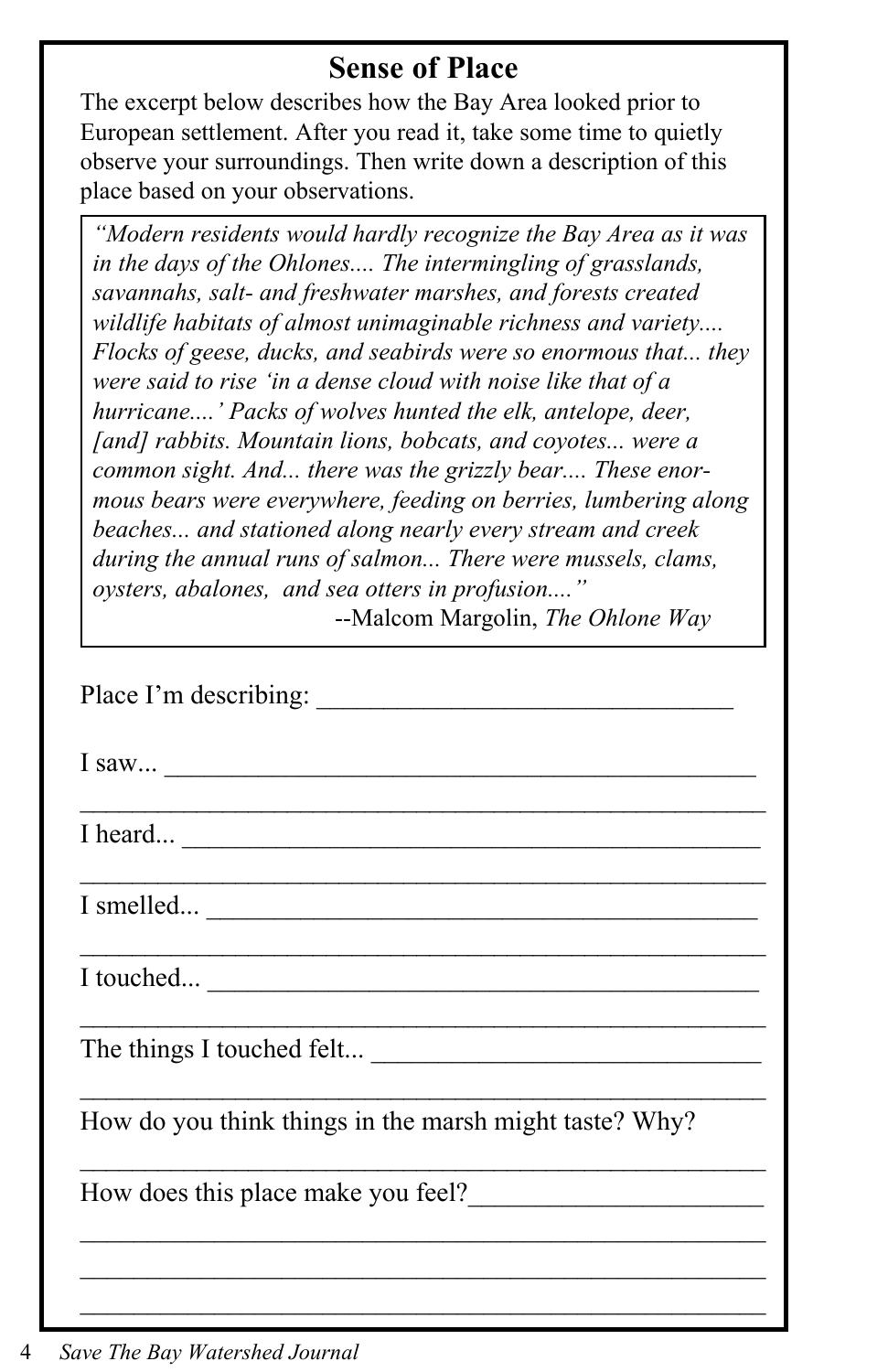## **Sense of Place**

Now that you have spent some time observing your surroundings, draw a picture of your favorite scene, plant, or animal in the space below. Or draw a self-portrait of you in your canoe.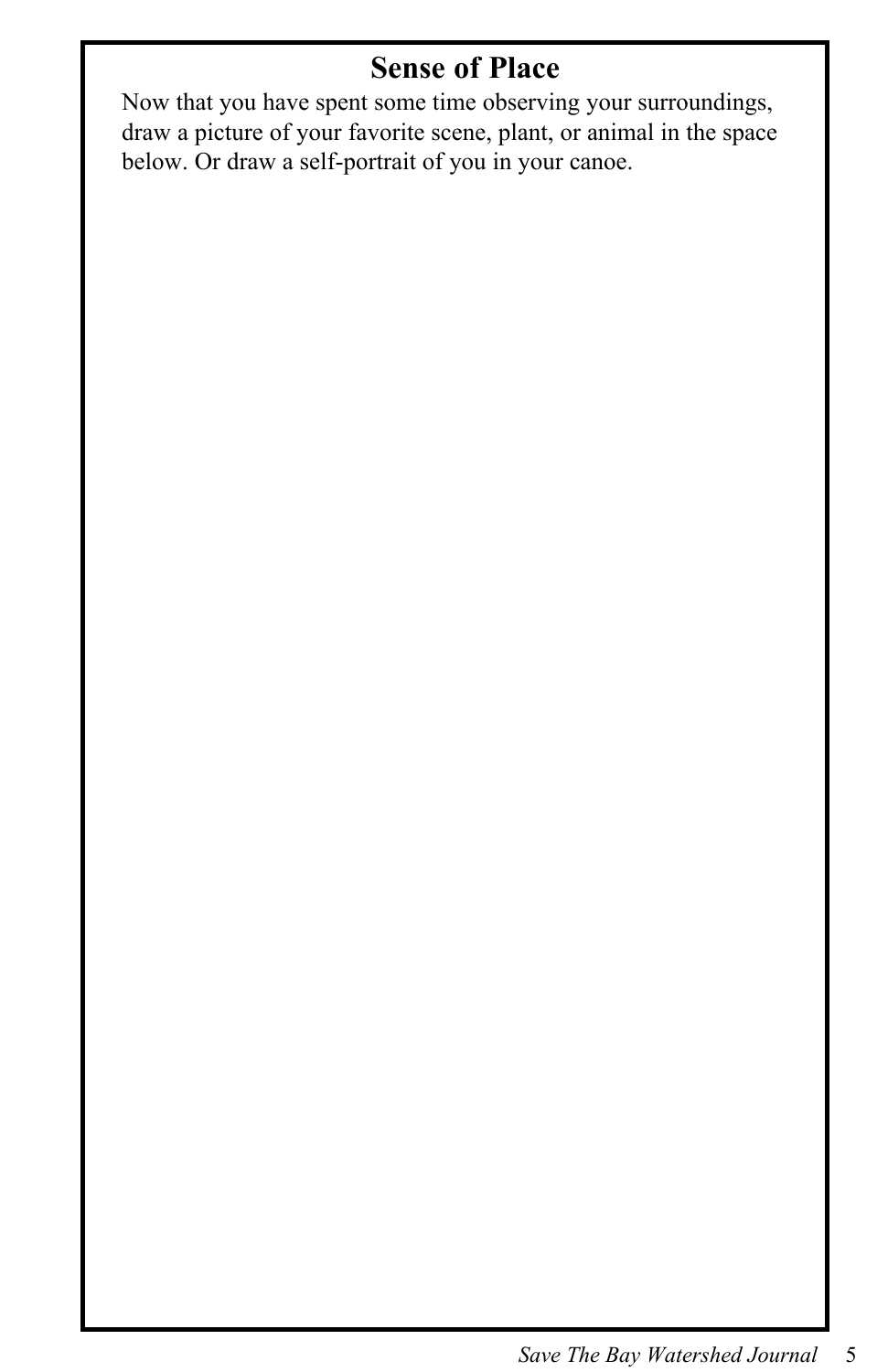### **San Francisco Bay History**

- *12,000 years ago* -- The "Bay" is a dry valley. The coastline is 30 miles farther west than it is today.
- *10,000 years ago* -- Glaciers from the last ice age begin to melt, and the sea level starts to rise. Over thousands of years, water floods through the Golden Gate, filling up the Bay.
- *Between 4,000 and 10,000 years ago* -- Native Americans (Ohlones) begin to populate the Bay Area.
- *2,000 years ago* -- The Bay's original tidal salt marshes and mudflats begin to form from accumulating sediments.
- *1769* -- Spanish explorers are the first Europeans to discover the Bay.
- *1776* -- The first Spanish mission is established in San Francisco. About 10,000 Ohlone people live in the Bay Area.

*1830s* -- Within 50 years of European settlement, Ohlone population is nearly decimated by disease and the Spanish mission system.

*1848* -- Gold is discovered in the Sierra Nevada. Beginning of Gold Rush and California's population explosion.

*1850s* -- Bay's tidal salt marshes reach their greatest expanse, then begin to shrink because of increasing human impacts.

*1860-1920s* -- Population increasing. Wetlands are converted to become farms and pastures; fisheries and birds are overharvested; industry increases and water quality problems develop in the Bay.

*1930s-1940s* -- Half of remaining wetlands are diked to become salt ponds; freshwater diversions drastically alter Bay ecology; residential areas fill most of the Bay's remaining tidal wetlands.

*1960s* -- Water quality continues to deteriorate as a result of increas ing use of fertilizers, pesticides, oil refineries, and dredging.

*1961* -- Save The Bay is founded.

- *1972* -- Passage of the Clean Water Act, which begins to slowly help improve the Bay's water quality.
- *1976* -- Last full-blooded Ohlone dies.
- *1990* -- Bay Area population reaches 7.5 million. As a result of bay fill and development, the Bay is one-third its original size.
- *2002* --With help from state and federal governments and local environmental organizations, public wildlife agencies acquire 16,500 acres of salt ponds from Cargill, Inc. This marks the beginning of the largest wetland restoration project on West Coast.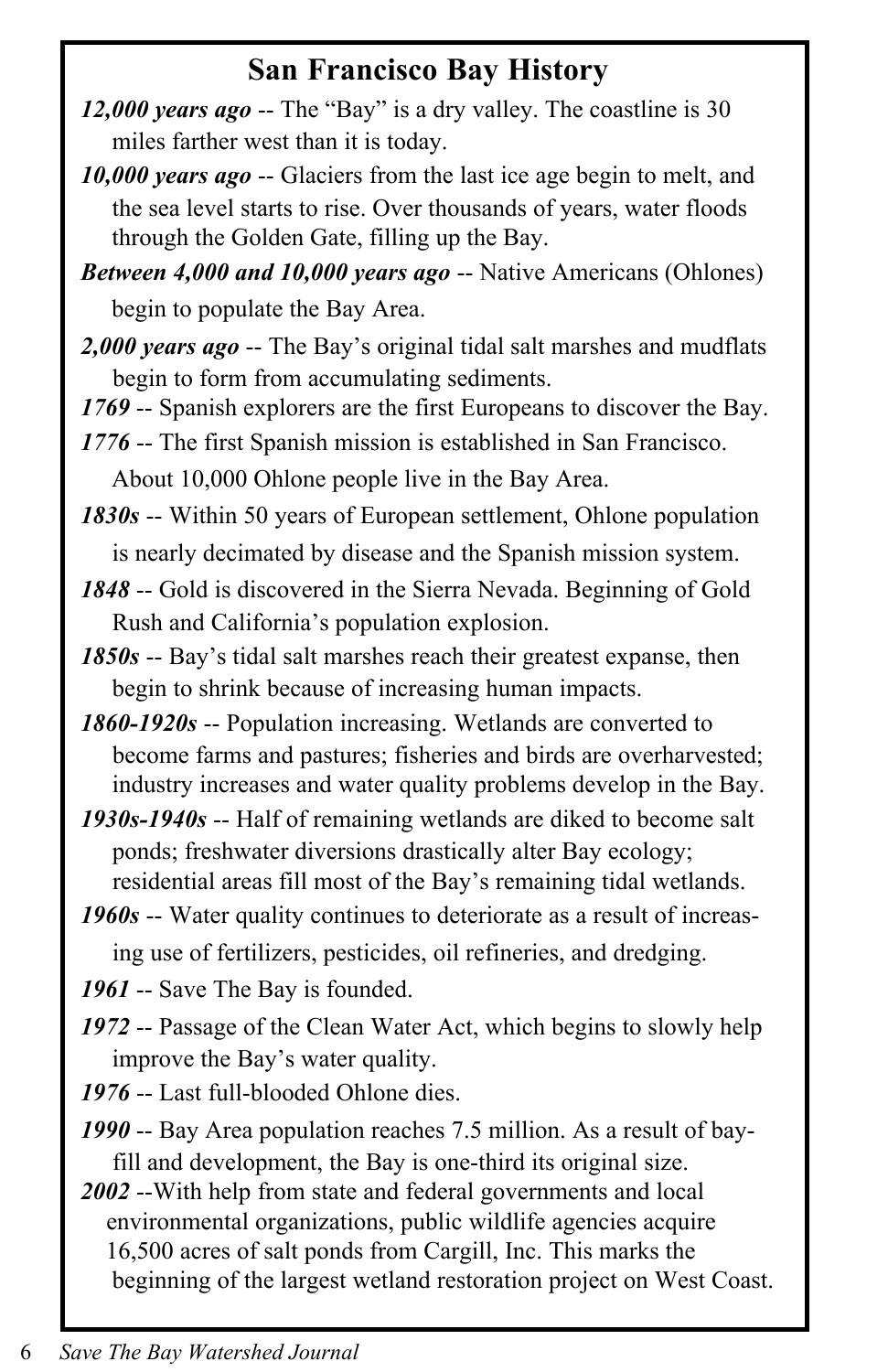## **A Creative Bay History**

Now that you have read a little bit about the Bay's natural and cultural history, take some time to think about the place where you canoed or did restoration. In the space below, draw a picture or write a description that tells the story of that place. Try to answer the following questions: *What did the land, plants, animals, and people look like 1,000 years ago? 300 years ago? 100 years ago? What has changed about the place? What has stayed the same?*

This page illustrates a creative history of \_\_\_\_\_\_\_\_\_\_\_\_\_\_\_\_\_\_\_\_\_.

(write the name of the place here)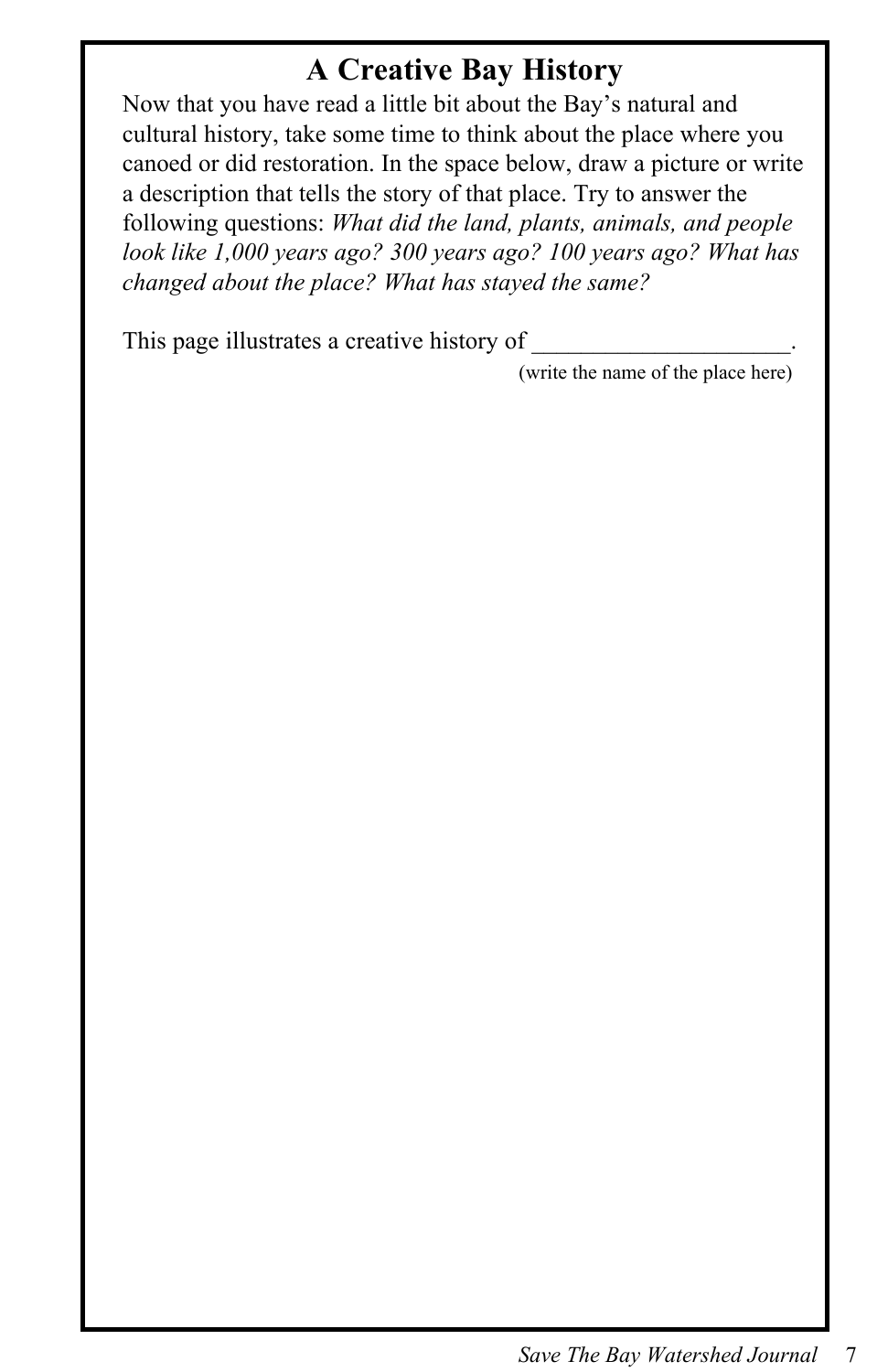## **What's flowin' in the watershed?**

Define the word "watershed."

On the map, trace the outer borders of the San Francisco Bay watershed. In other words, where does the water that drains into the Bay come from? *Hint: 40% of the State of California drains into the Bay.*



What are the two major rivers that drain into the Bay? Find them on a map in your classroom, then draw them on the map above.

Name three things that might flow all the way from the Sierra Nevada to the Bay.

Does it matter to you if the creeks near Mount Shasta are polluted? Why or why not?

 $\mathcal{L}_\text{max} = \mathcal{L}_\text{max} = \mathcal{L}_\text{max} = \mathcal{L}_\text{max} = \mathcal{L}_\text{max} = \mathcal{L}_\text{max} = \mathcal{L}_\text{max} = \mathcal{L}_\text{max} = \mathcal{L}_\text{max} = \mathcal{L}_\text{max} = \mathcal{L}_\text{max} = \mathcal{L}_\text{max} = \mathcal{L}_\text{max} = \mathcal{L}_\text{max} = \mathcal{L}_\text{max} = \mathcal{L}_\text{max} = \mathcal{L}_\text{max} = \mathcal{L}_\text{max} = \mathcal{$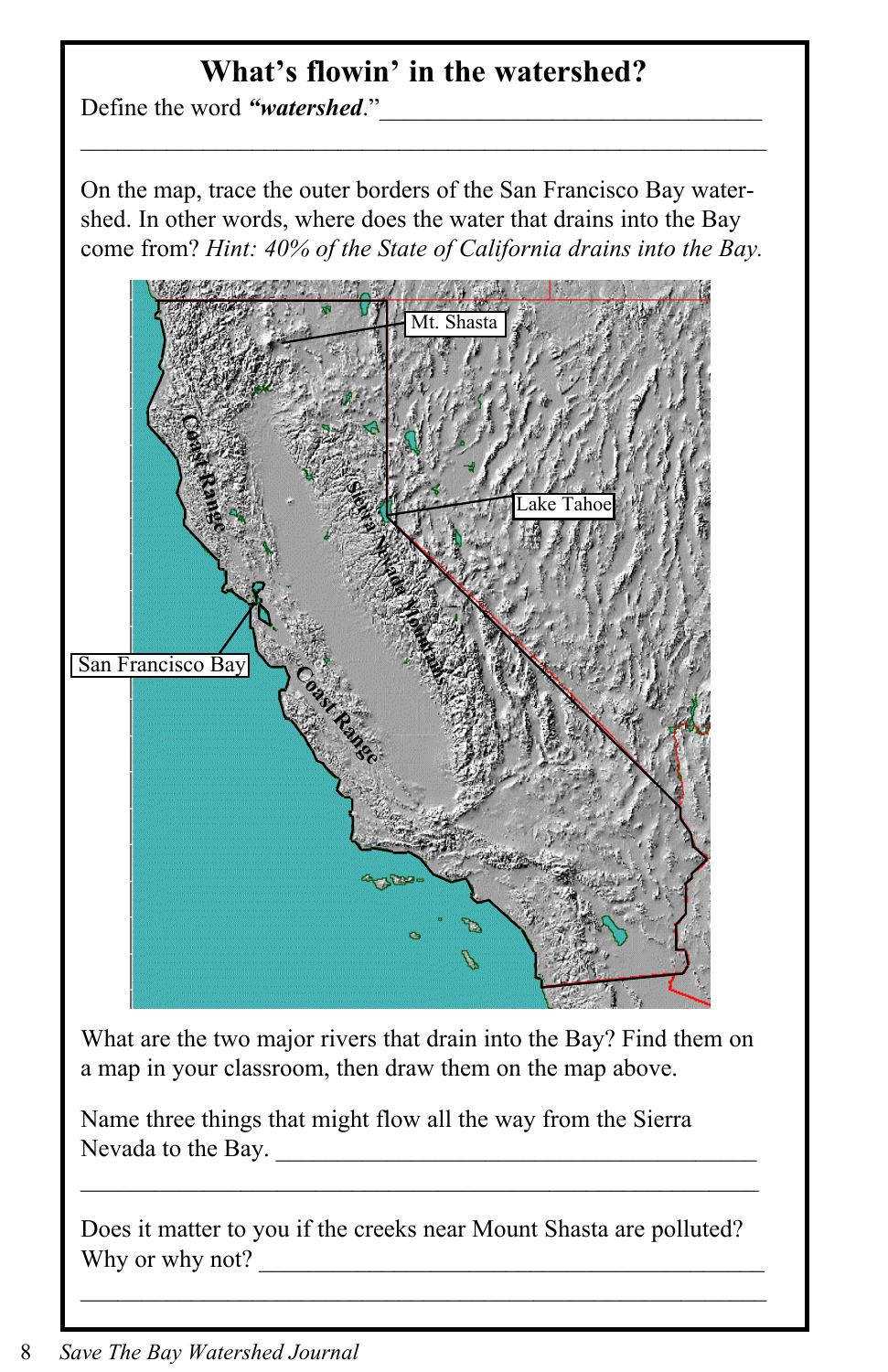

- 1) Look carefully at the map above.
	- Draw an X at two places where water enters the Bay.
	- Draw a triangle where your home is located.
	- Draw a square where your school is located.
	- Draw a star at the site of your canoe or restoration trip.
	- Draw in at least three of the six bridges that cross the Bay.
	- Label the two major rivers that enter the bay
- 2) Two types of water are in the Bay. water comes in from the ocean. Water comes in through the Delta from the creeks, streams, and rivers in our watershed. The term for these two types of water mixed together is
- 3) The San Francisco Bay is:
	- a) entirely enclosed by land.
	- b) mostly enclosed by land.
	- c) surrounded on all sides by the Pacific Ocean.
- 4) Three elements combine to make an *estuary*: (1) fresh water and (2) salt water (mixing together) that are (3) mostly enclosed by land. Is the San Francisco Bay an estuary?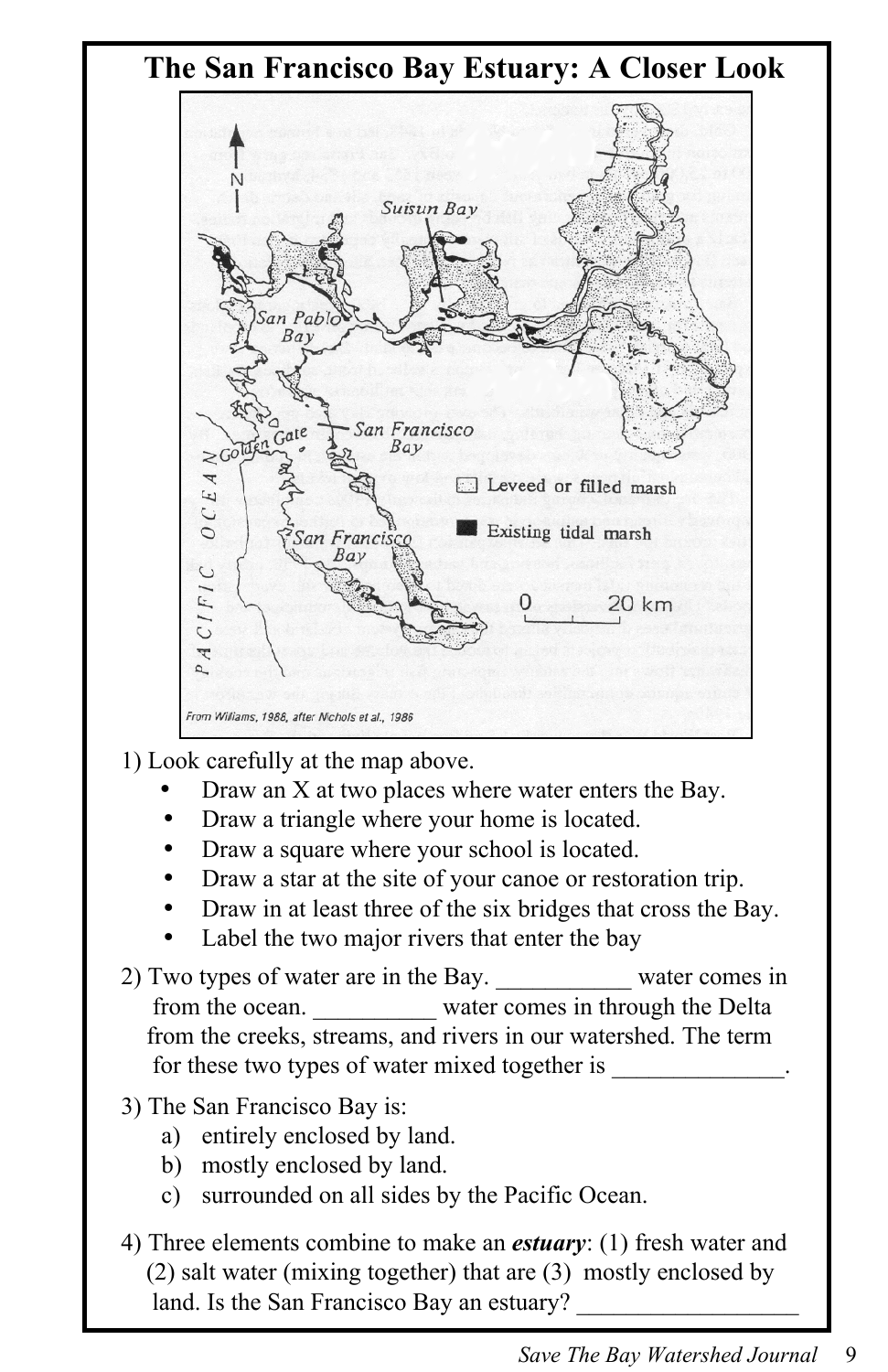### **Mapping the Slough**

In the space below, draw a map of the slough you canoed through. First, draw the twists and turns of the channel. Then, draw in the different plants you saw along the way. If you heard sounds as you paddled, draw those in too. Draw in any human-made features. Finally, draw in the different animals you noticed - invertebrates, mammals, birds. Don't forget to draw yourself in at your favorite spot! *Hint: you might want to make a key for your map in the box at the bottom of this page.*

Key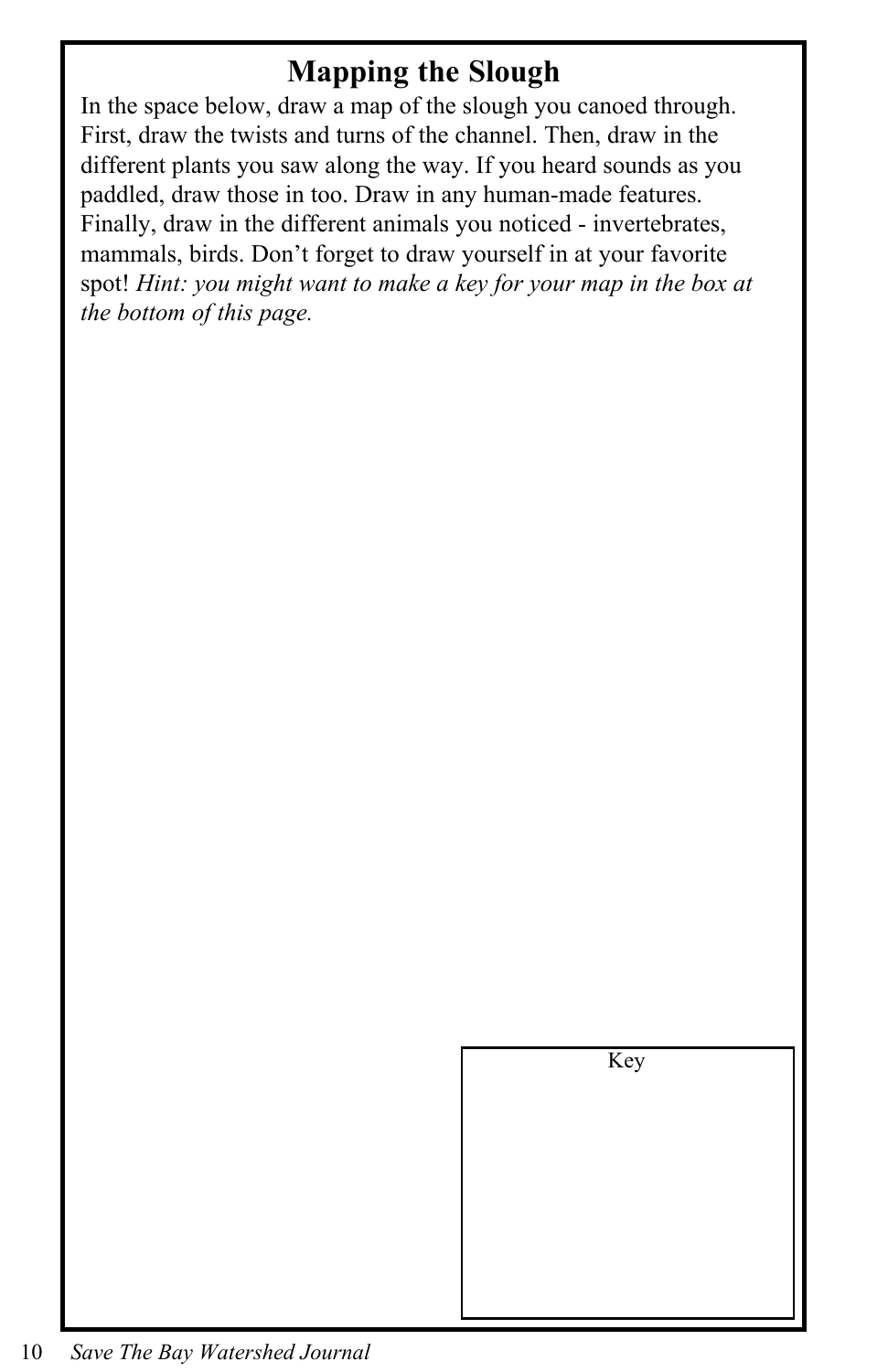## **What good is a wetland, anyway?**

Wetlands are one of the most productive ecosystems on Earth. They are filled with *biotic* (living) organisms and *abiotic* (non-living) matter. Because of these biotic and abiotic elements, wetlands play a very important role in the ecology of the San Francisco Bay Estuary.

#### *What makes up a wetland?*

1) Write down three examples of *biotic* organisms you might find in a wetland.

2) Write down three examples of *abiotic* elements you might find in a wetland.

#### *Why are wetlands important?*

1) Why do you think a wetland might be compared to a sponge? *(Hint:what do you use a sponge for?)*

2) Wetlands are considered nature's nurseries. These things are all found in wetlands: salmon fry, seal pups, and bird chicks. What do wetlands have that baby animals need?

 $\mathcal{L}_\text{max}$  and the contract of the contract of the contract of the contract of the contract of the contract of

 $\mathcal{L}_\text{max}$  and the contract of the contract of the contract of the contract of the contract of the contract of

3) San Francisco Bay's wetlands are found at the bottom of the watershed. Based on what you know about the human activity that happens in our watershed, what, besides water, might flow into our wetlands? \_\_\_\_\_\_\_\_\_\_\_\_\_\_\_\_\_\_\_\_\_\_\_\_\_\_\_\_\_\_\_\_\_\_\_\_\_\_\_\_\_\_\_\_\_\_\_

4) What role might wetlands play by being at the bottom of the watershed? (*Hint: water flowing out of wetlands is usually cleaner than water flowing into wetlands.)* 

 $\mathcal{L} = \{ \mathcal{L} \mathcal{L} \mathcal{L} \mathcal{L} \mathcal{L} \mathcal{L} \mathcal{L} \mathcal{L} \mathcal{L} \mathcal{L} \mathcal{L} \mathcal{L} \mathcal{L} \mathcal{L} \mathcal{L} \mathcal{L} \mathcal{L} \mathcal{L} \mathcal{L} \mathcal{L} \mathcal{L} \mathcal{L} \mathcal{L} \mathcal{L} \mathcal{L} \mathcal{L} \mathcal{L} \mathcal{L} \mathcal{L} \mathcal{L} \mathcal{L} \mathcal{L} \mathcal{L} \mathcal{L} \mathcal{L} \$ 

5) What do wetlands provide for all these endangered species – the California clapper rail, the salt marsh harvest mouse, and the burrowing owl?

6) Based on your answers to the questions above, circle all the words that describe what wetlands do and why they are important.

*filter water prevent floods provide habitat nurseries*

 $\mathcal{L}_\text{max}$  and the contract of the contract of the contract of the contract of the contract of the contract of

7) Are wetlands important to you in your life? Write down one reason why or why not.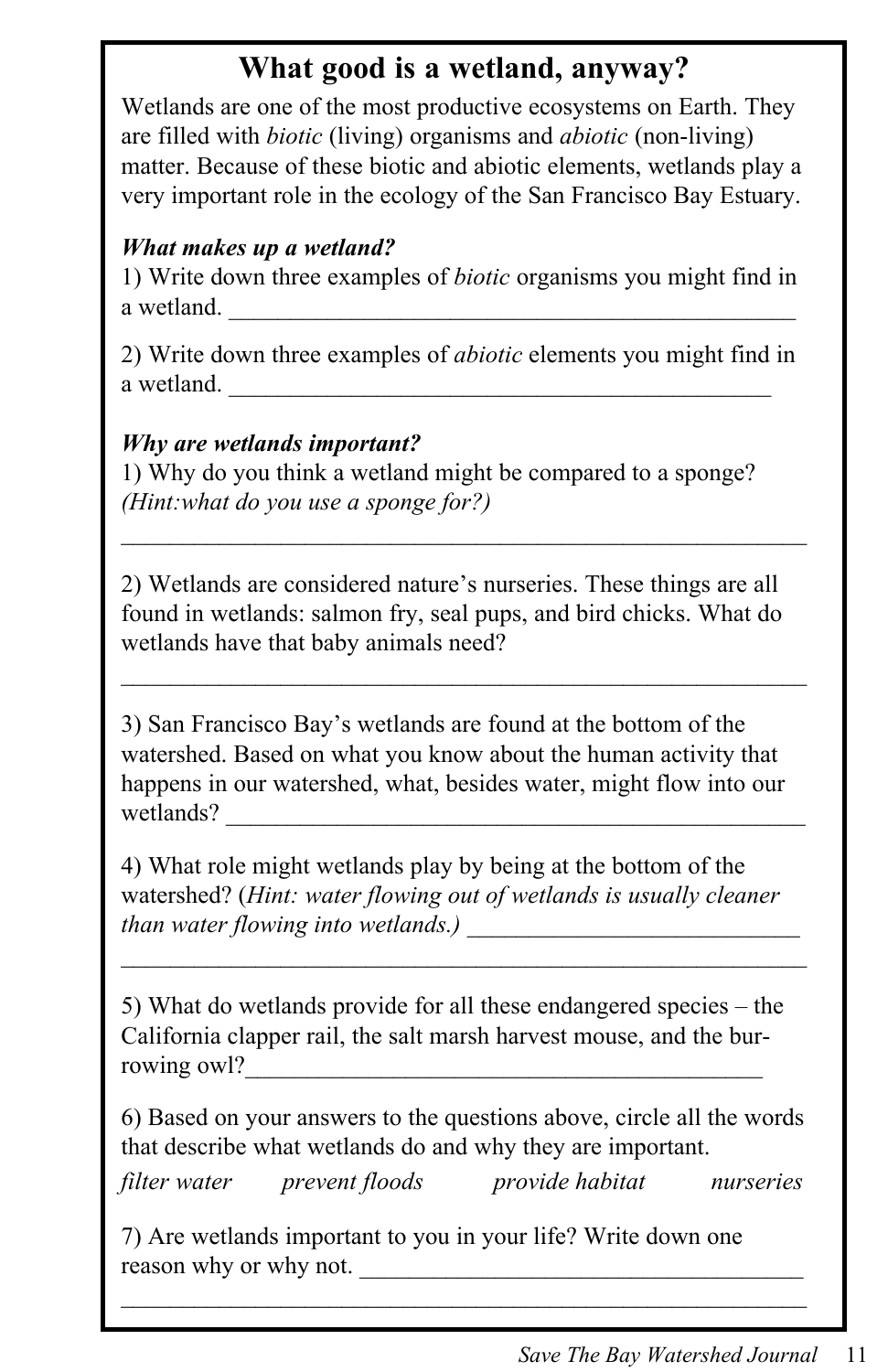

Study the food pyramid above, then answer these questions.

1) What does every animal in the food pyramid depend upon?

2) What is one second level consumer you could find in a local park?  $\mathcal{L}_\text{max} = \mathcal{L}_\text{max} = \mathcal{L}_\text{max} = \mathcal{L}_\text{max} = \mathcal{L}_\text{max} = \mathcal{L}_\text{max} = \mathcal{L}_\text{max} = \mathcal{L}_\text{max} = \mathcal{L}_\text{max} = \mathcal{L}_\text{max} = \mathcal{L}_\text{max} = \mathcal{L}_\text{max} = \mathcal{L}_\text{max} = \mathcal{L}_\text{max} = \mathcal{L}_\text{max} = \mathcal{L}_\text{max} = \mathcal{L}_\text{max} = \mathcal{L}_\text{max} = \mathcal{$ 

 $\mathcal{L}_\text{max}$  and the contract of the contract of the contract of the contract of the contract of the contract of the contract of the contract of the contract of the contract of the contract of the contract of the contrac

3) Where do fish belong on this food pyramid?

4) How do you think this food pyramid would be affected by pollution draining down through the watershed?

 $\mathcal{L}_\text{max} = \mathcal{L}_\text{max} = \mathcal{L}_\text{max} = \mathcal{L}_\text{max} = \mathcal{L}_\text{max} = \mathcal{L}_\text{max} = \mathcal{L}_\text{max} = \mathcal{L}_\text{max} = \mathcal{L}_\text{max} = \mathcal{L}_\text{max} = \mathcal{L}_\text{max} = \mathcal{L}_\text{max} = \mathcal{L}_\text{max} = \mathcal{L}_\text{max} = \mathcal{L}_\text{max} = \mathcal{L}_\text{max} = \mathcal{L}_\text{max} = \mathcal{L}_\text{max} = \mathcal{$ 

 $\mathcal{L}_\text{max}$  and the contract of the contract of the contract of the contract of the contract of the contract of the contract of the contract of the contract of the contract of the contract of the contract of the contrac

 $\mathcal{L}_\text{max} = \mathcal{L}_\text{max} = \mathcal{L}_\text{max} = \mathcal{L}_\text{max} = \mathcal{L}_\text{max} = \mathcal{L}_\text{max} = \mathcal{L}_\text{max} = \mathcal{L}_\text{max} = \mathcal{L}_\text{max} = \mathcal{L}_\text{max} = \mathcal{L}_\text{max} = \mathcal{L}_\text{max} = \mathcal{L}_\text{max} = \mathcal{L}_\text{max} = \mathcal{L}_\text{max} = \mathcal{L}_\text{max} = \mathcal{L}_\text{max} = \mathcal{L}_\text{max} = \mathcal{$ 

5) Name two other producers you saw in the wetlands.

6) According to the pyramid, most habitats need (circle one):

a) a lot of producers to support a few consumers b) a few producers to support a lot of consumers -OR-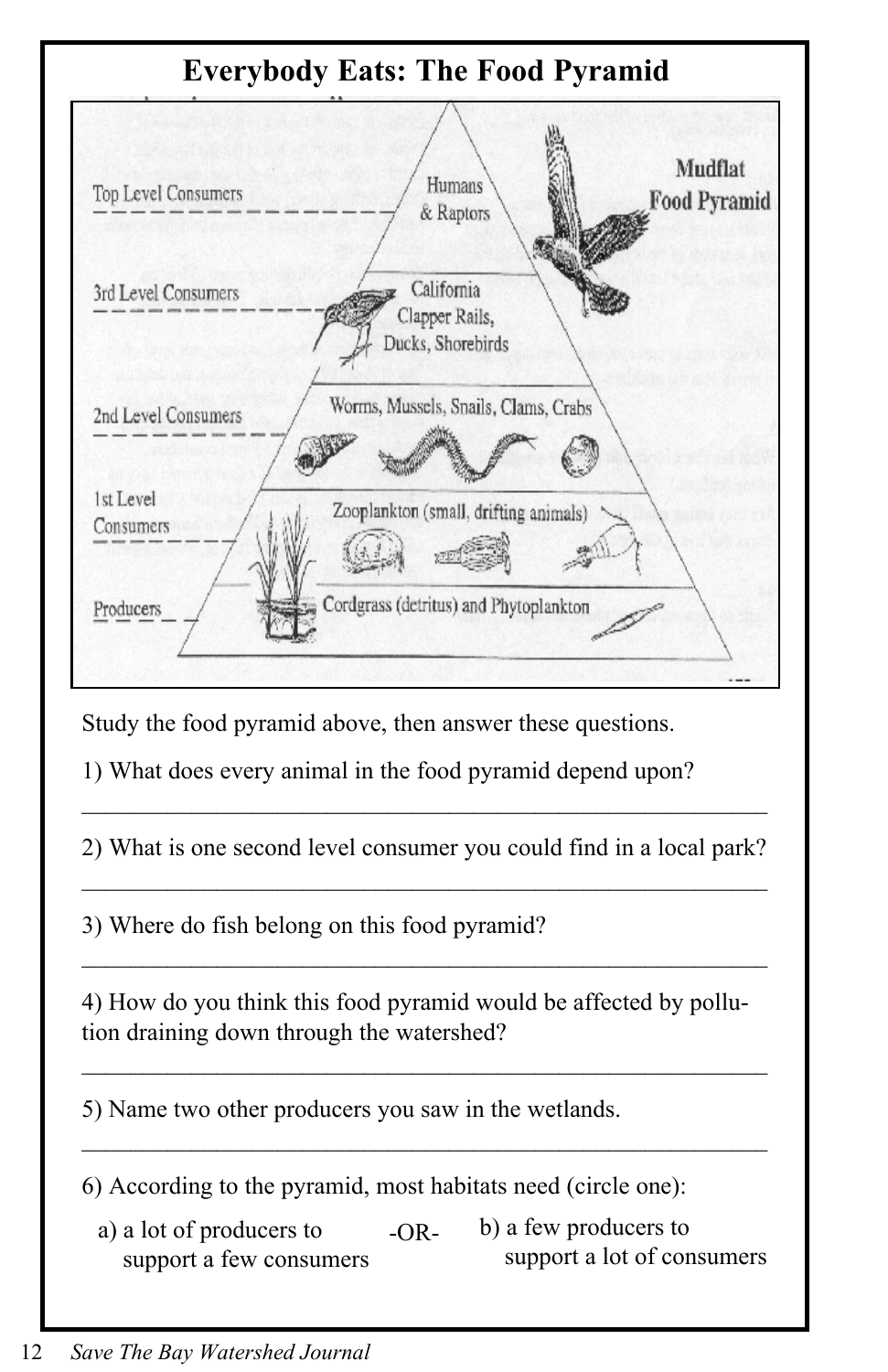## **All Things Connected: The Food Web**

Now that you have looked at the food pyramid, check out the "circle" of producers, consumers, and non-living (abiotic) elements (like air, sun, and water) listed below. How are these things connected to one another? Draw lines between them to show how all of these things depend on one another for survival. *Each element should be connected to at least two other things.*

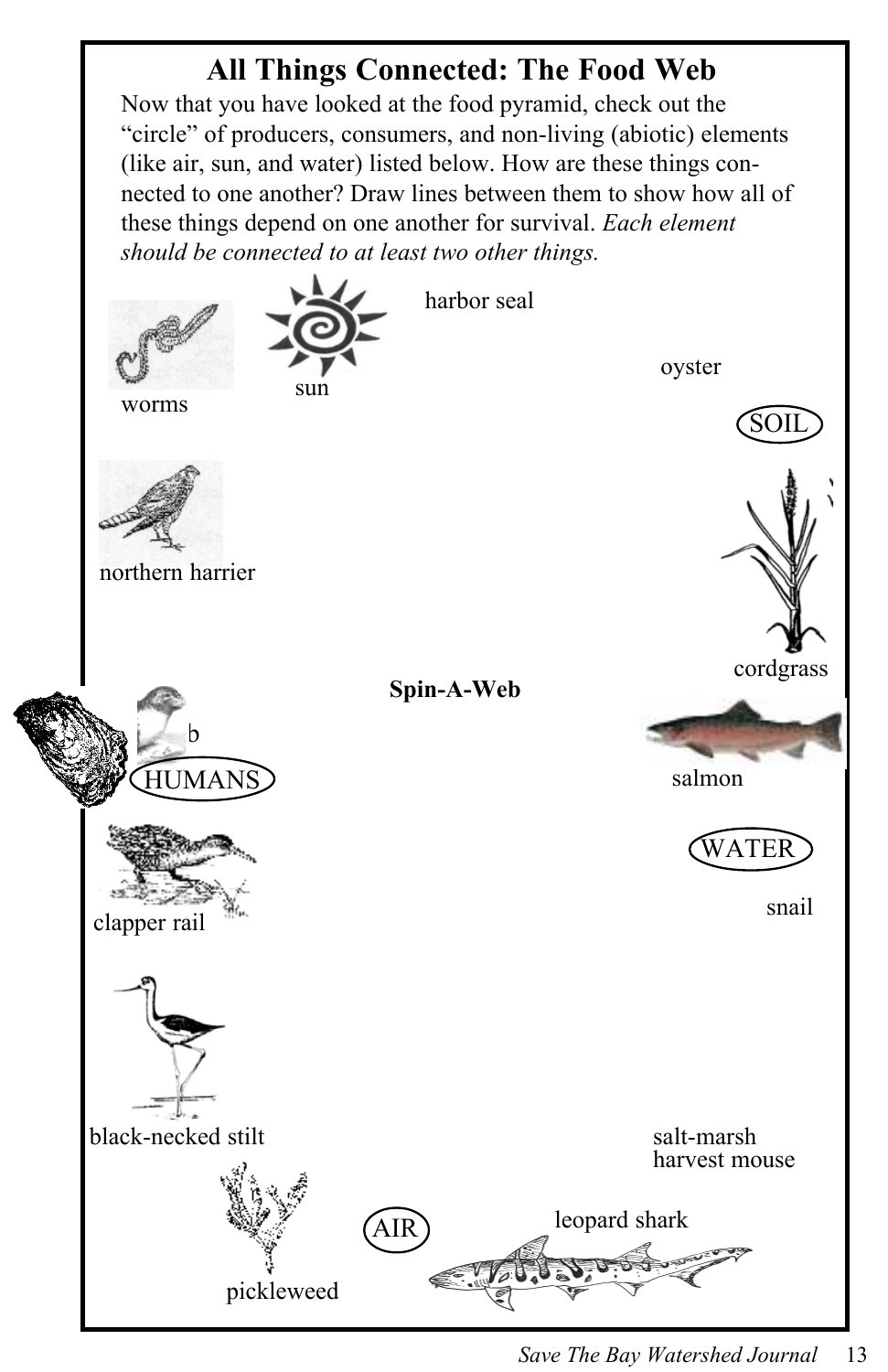### **Biodiversity of the Bay**

*Biodiversity* is the number and variety of organisms found within a specified geographic region. Let's take a look at the biodiversity of San Francisco Bay wetlands.

Write down three different types of each of the following wetland residents that add diversity to our Bay.

| <b>Birds</b> | Invertebrates Plants | Fish | Mammals |
|--------------|----------------------|------|---------|
|              |                      |      |         |
|              |                      |      |         |
|              |                      |      |         |
|              |                      |      |         |

Could you add more examples to each of the above lists? In other words, are there more plants and animals in the Bay than you listed above?

Based on your answers above, do you think the San Francisco Bay Estuary has a lot of biodiversity? Why or why not?

 $\mathcal{L}_\text{max} = \mathcal{L}_\text{max} = \mathcal{L}_\text{max} = \mathcal{L}_\text{max} = \mathcal{L}_\text{max} = \mathcal{L}_\text{max} = \mathcal{L}_\text{max} = \mathcal{L}_\text{max} = \mathcal{L}_\text{max} = \mathcal{L}_\text{max} = \mathcal{L}_\text{max} = \mathcal{L}_\text{max} = \mathcal{L}_\text{max} = \mathcal{L}_\text{max} = \mathcal{L}_\text{max} = \mathcal{L}_\text{max} = \mathcal{L}_\text{max} = \mathcal{L}_\text{max} = \mathcal{$  $\mathcal{L}_\text{max}$  and the contract of the contract of the contract of the contract of the contract of the contract of the contract of the contract of the contract of the contract of the contract of the contract of the contrac

 $\mathcal{L}_\text{max} = \mathcal{L}_\text{max} = \mathcal{L}_\text{max} = \mathcal{L}_\text{max} = \mathcal{L}_\text{max} = \mathcal{L}_\text{max} = \mathcal{L}_\text{max} = \mathcal{L}_\text{max} = \mathcal{L}_\text{max} = \mathcal{L}_\text{max} = \mathcal{L}_\text{max} = \mathcal{L}_\text{max} = \mathcal{L}_\text{max} = \mathcal{L}_\text{max} = \mathcal{L}_\text{max} = \mathcal{L}_\text{max} = \mathcal{L}_\text{max} = \mathcal{L}_\text{max} = \mathcal{$ 

Name three things that could cause the population of one of the above wetland residents to decline or become extinct.

If the population of one of the above wetland residents declined or became extinct, how would it affect the rest of the residents?

 $\mathcal{L}_\text{max}$  and the contract of the contract of the contract of the contract of the contract of the contract of the contract of the contract of the contract of the contract of the contract of the contract of the contrac  $\mathcal{L}_\text{max} = \mathcal{L}_\text{max} = \mathcal{L}_\text{max} = \mathcal{L}_\text{max} = \mathcal{L}_\text{max} = \mathcal{L}_\text{max} = \mathcal{L}_\text{max} = \mathcal{L}_\text{max} = \mathcal{L}_\text{max} = \mathcal{L}_\text{max} = \mathcal{L}_\text{max} = \mathcal{L}_\text{max} = \mathcal{L}_\text{max} = \mathcal{L}_\text{max} = \mathcal{L}_\text{max} = \mathcal{L}_\text{max} = \mathcal{L}_\text{max} = \mathcal{L}_\text{max} = \mathcal{$  $\mathcal{L}_\text{max}$  and the contract of the contract of the contract of the contract of the contract of the contract of the contract of the contract of the contract of the contract of the contract of the contract of the contrac

 $\mathcal{L}_\text{max} = \mathcal{L}_\text{max} = \mathcal{L}_\text{max} = \mathcal{L}_\text{max} = \mathcal{L}_\text{max} = \mathcal{L}_\text{max} = \mathcal{L}_\text{max} = \mathcal{L}_\text{max} = \mathcal{L}_\text{max} = \mathcal{L}_\text{max} = \mathcal{L}_\text{max} = \mathcal{L}_\text{max} = \mathcal{L}_\text{max} = \mathcal{L}_\text{max} = \mathcal{L}_\text{max} = \mathcal{L}_\text{max} = \mathcal{L}_\text{max} = \mathcal{L}_\text{max} = \mathcal{$  $\mathcal{L}_\text{max}$  and the contract of the contract of the contract of the contract of the contract of the contract of the contract of the contract of the contract of the contract of the contract of the contract of the contrac

 $\mathcal{L}_\text{max}$  and the contract of the contract of the contract of the contract of the contract of the contract of the contract of the contract of the contract of the contract of the contract of the contract of the contrac

Is biodiversity important? Why or why not?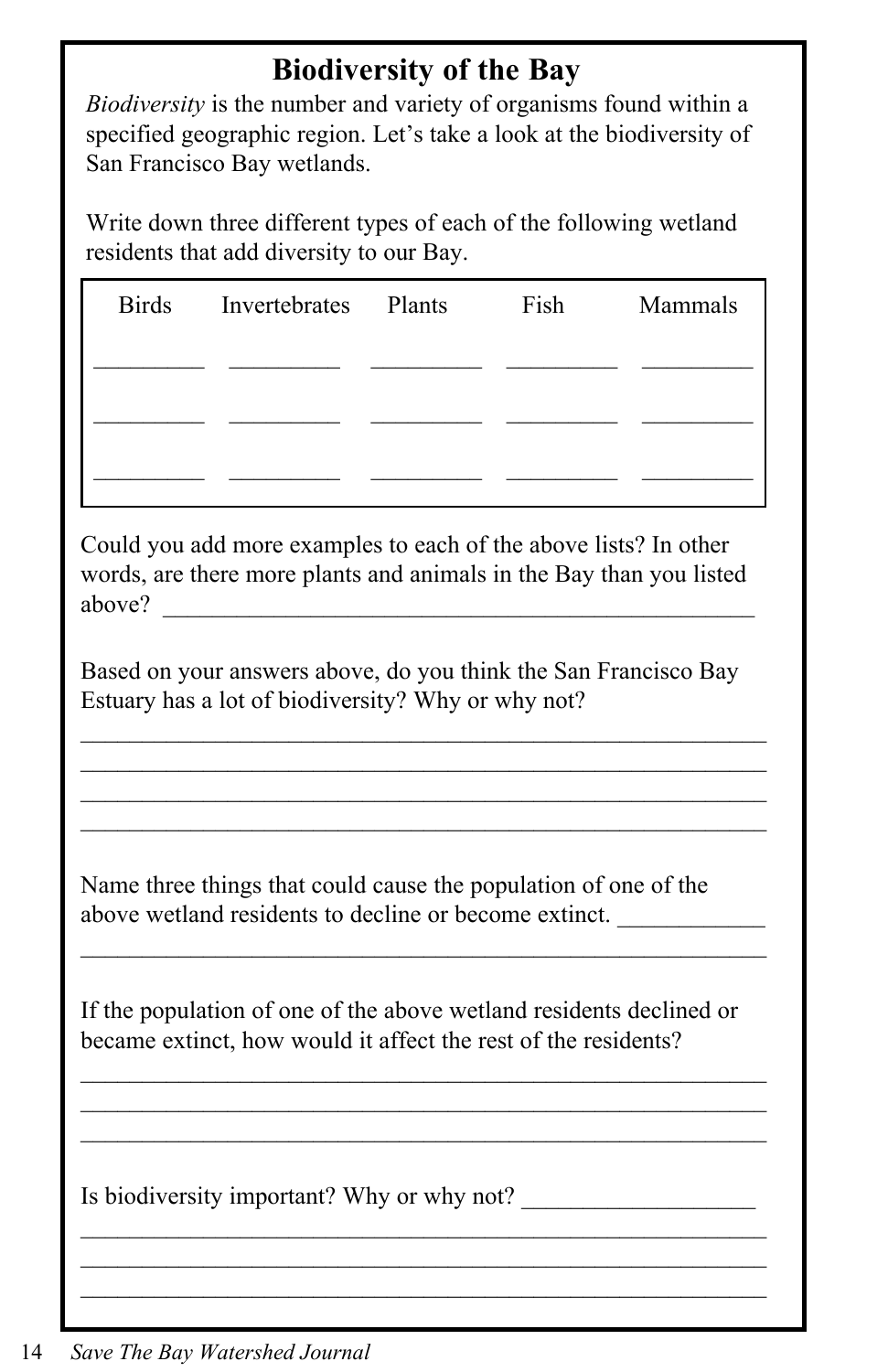### **Chain Reaction**

Choose a wetland resident from the list on the previous page. In the space below, write a short story about what happens if the population of that species declines or becomes extinct. How would it impact the population of other species? How many other species would be impacted? How would it affect the biodiversity of the wetland? Could a decline in the biodiversity of the wetland impact the biodiversity of another habitat? *(Hint: If you need help, look at the food web that you created on the previous page - what happens to other species if you take away one member of the food web?)*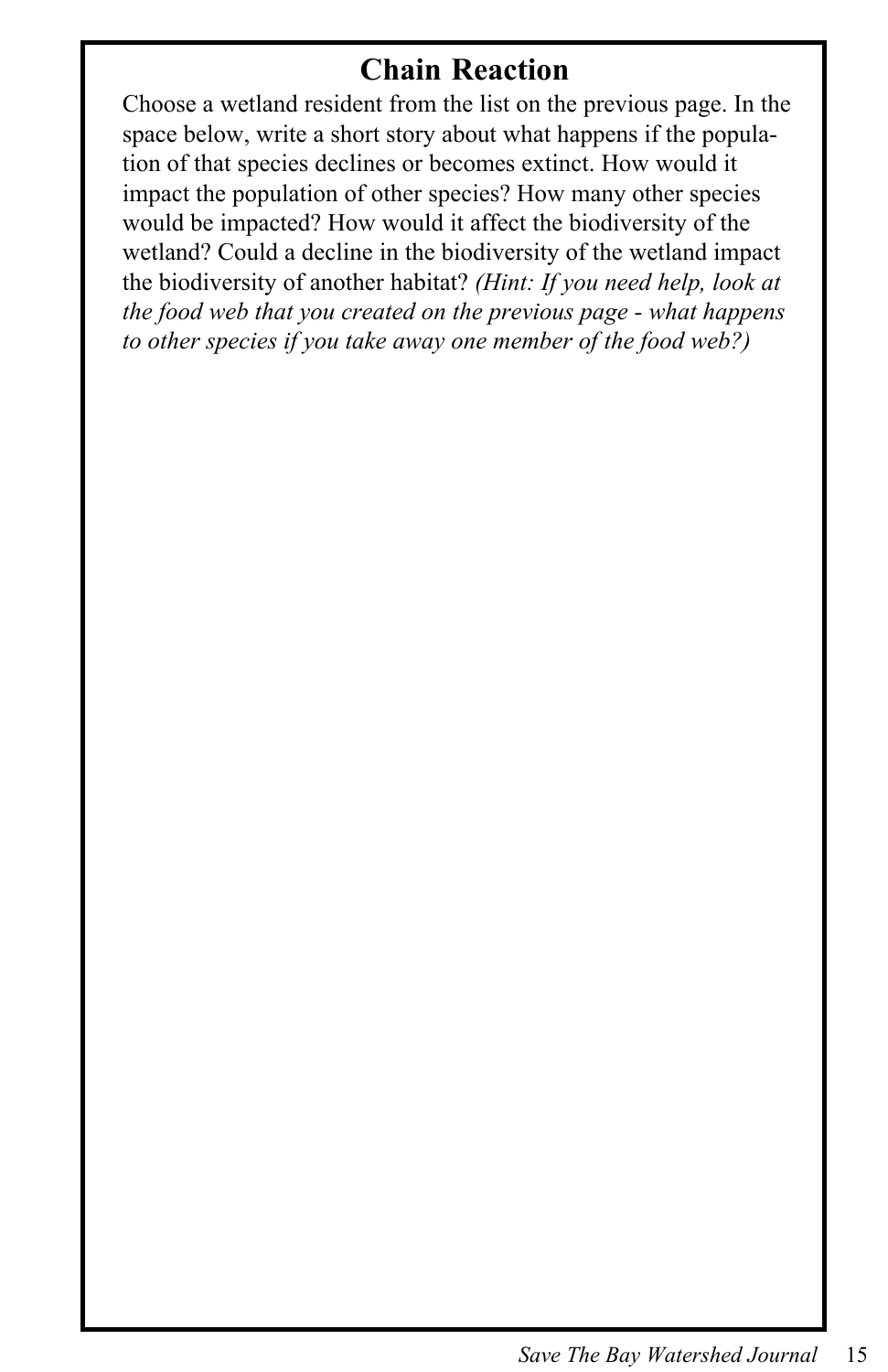### **Adapted for Survival**

*Adaptations* are behavioral or physical changes that occur in a plant or animal in response to changes in the environment. In order to survive, organisms are specially adapted to live in their habitat.

Write down three examples of animal or plant adaptations (i.e. ducks have webbed feet to help them move through the water): 1)  $\qquad \qquad$ 

 $2)$  $3)$   $\overline{\phantom{a}}$ 

What environmental changes might cause plants or animals to adapt? Write down your ideas.

*Wetland plants and animals have very unique adaptations that help them live in muddy, wet, sometimes salty, marshy environments.*

 $\mathcal{L}_\text{max}$  and the contract of the contract of the contract of the contract of the contract of the contract of the contract of the contract of the contract of the contract of the contract of the contract of the contrac

\_\_\_\_\_\_\_\_\_\_\_\_\_\_\_\_\_\_\_\_\_\_\_\_\_\_\_\_\_\_\_\_\_\_\_\_\_\_\_\_\_\_\_\_\_\_\_\_\_\_\_\_\_\_\_  $\mathcal{L}_\text{max}$  and the contract of the contract of the contract of the contract of the contract of the contract of the contract of the contract of the contract of the contract of the contract of the contract of the contrac

1) Name two environmental elements that wetland *plants* are specially adapted to withstand:

2) Name two environmental elements that wetland *animals* are specially adapted to withstand:

 $\mathcal{L}_\text{max}$  and the contract of the contract of the contract of the contract of the contract of the contract of the contract of the contract of the contract of the contract of the contract of the contract of the contrac

#### **How would YOU adapt?**

What is one adaptation you wish you had? How would it make your life easier? Draw a picture or write a description of yourself with your new adaptation.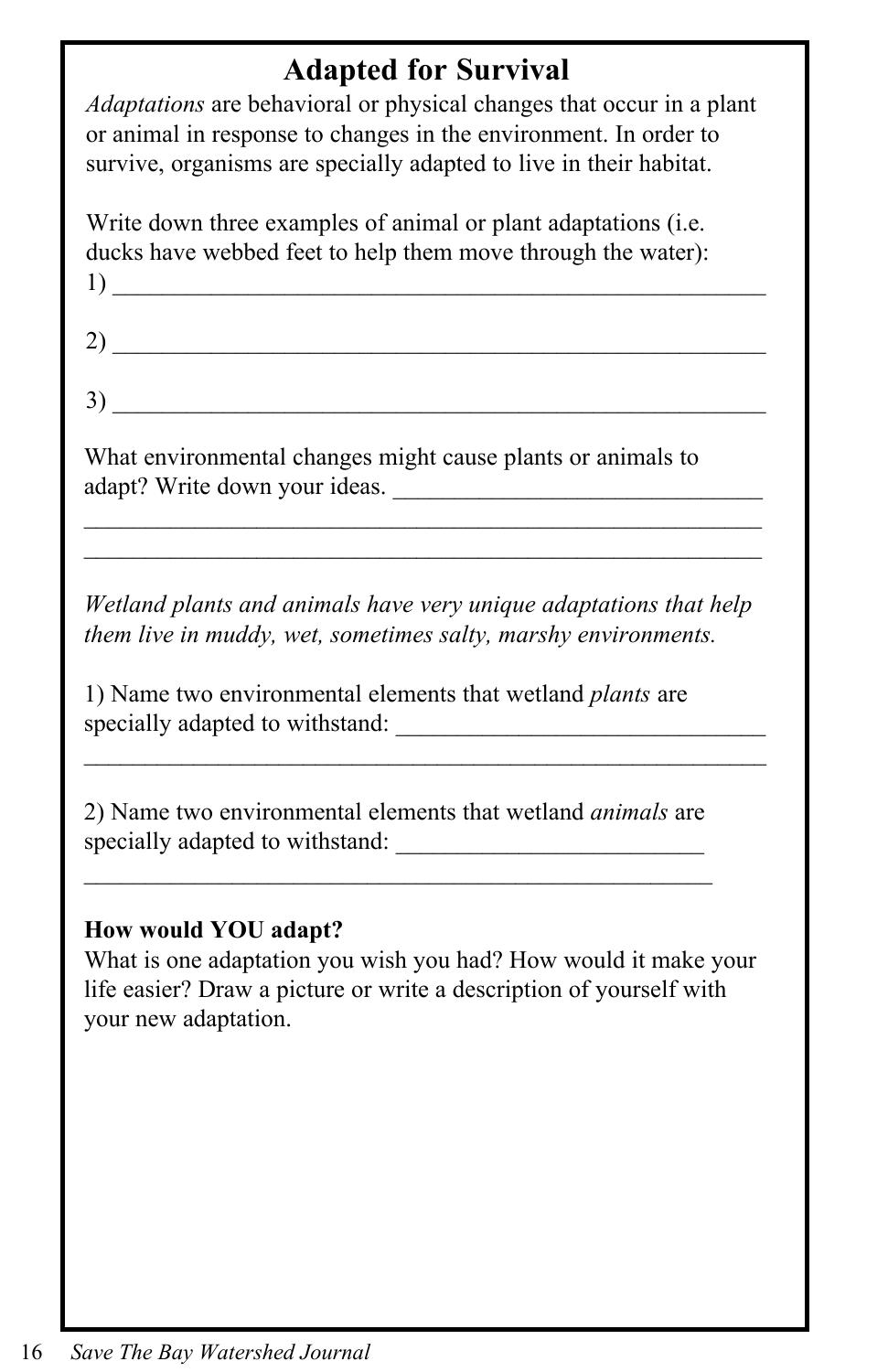### **Plants, Plants, Plants**

In the space below, draw a picture of a plant you saw in the wetland.

1) The name of this plant is \_\_\_\_\_\_\_\_\_\_\_\_\_\_\_\_\_\_\_\_\_\_\_\_\_\_\_\_\_\_\_\_.

2) Describe its leaves and stem (size, length, color, feel, etc.):

 $\mathcal{L}_\text{max}$  and the contract of the contract of the contract of the contract of the contract of the contract of the contract of the contract of the contract of the contract of the contract of the contract of the contrac  $\mathcal{L}_\text{max} = \mathcal{L}_\text{max} = \mathcal{L}_\text{max} = \mathcal{L}_\text{max} = \mathcal{L}_\text{max} = \mathcal{L}_\text{max} = \mathcal{L}_\text{max} = \mathcal{L}_\text{max} = \mathcal{L}_\text{max} = \mathcal{L}_\text{max} = \mathcal{L}_\text{max} = \mathcal{L}_\text{max} = \mathcal{L}_\text{max} = \mathcal{L}_\text{max} = \mathcal{L}_\text{max} = \mathcal{L}_\text{max} = \mathcal{L}_\text{max} = \mathcal{L}_\text{max} = \mathcal{$ 

 $\mathcal{L}_\text{max}$  and the contract of the contract of the contract of the contract of the contract of the contract of the contract of the contract of the contract of the contract of the contract of the contract of the contrac  $\mathcal{L}_\text{max}$  and the contract of the contract of the contract of the contract of the contract of the contract of the contract of the contract of the contract of the contract of the contract of the contract of the contrac

 $\mathcal{L}_\text{max}$  and the contract of the contract of the contract of the contract of the contract of the contract of the contract of the contract of the contract of the contract of the contract of the contract of the contrac

3) How is this plant adapted to survive in the wetland?

4) The first thing I noticed about this plant was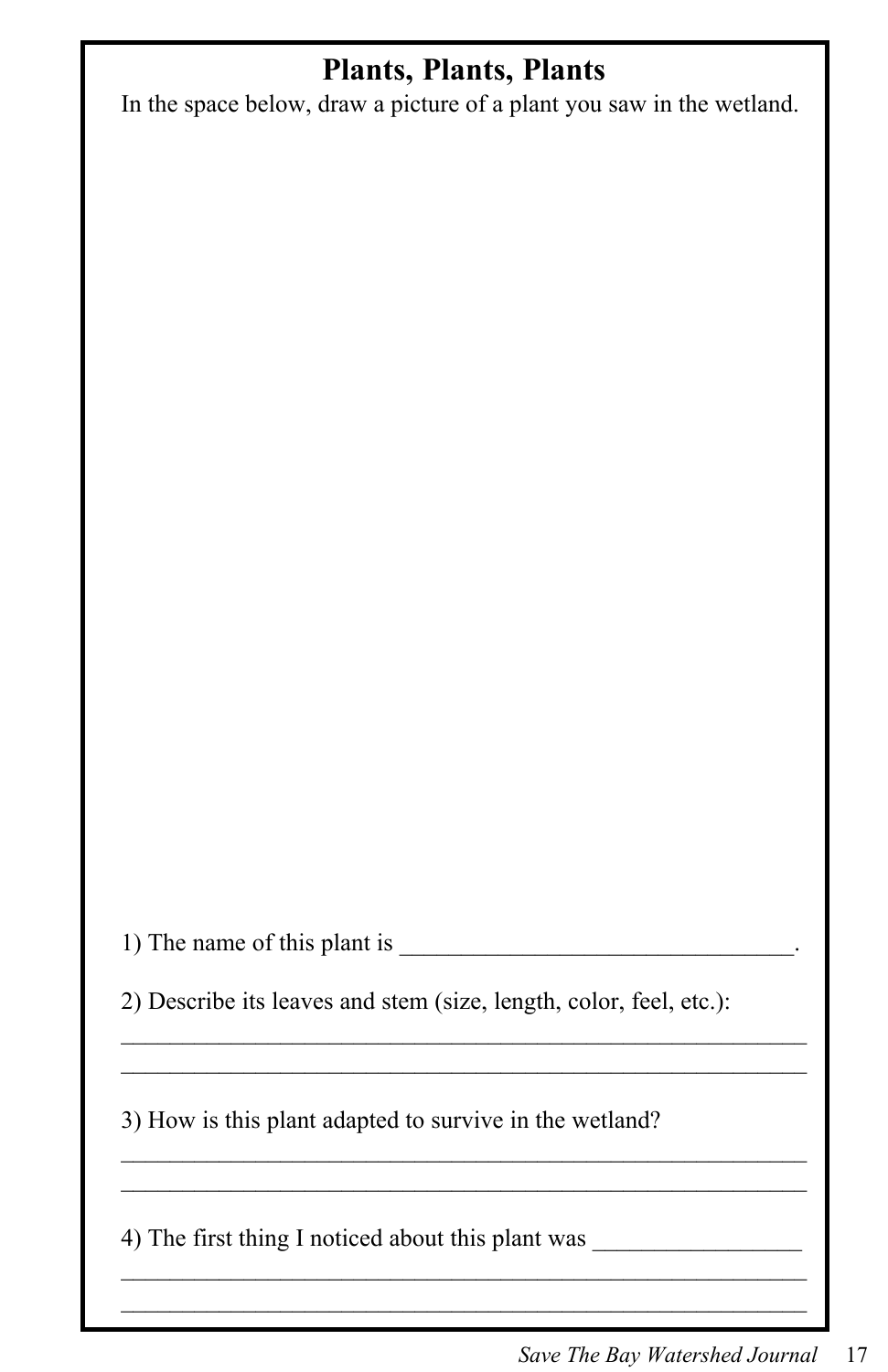# **Wings, Bills, Feathers, and Feet**

In the space below, draw a picture of a bird you saw in the wetland.

1) The name of this bird is  $\overline{\phantom{a}}$ 

2) Describe the way it looks (body and bill size, color, wing and foot shape, etc.):  $\frac{1}{\sqrt{2\pi}}$ 

 $\mathcal{L}_\text{max}$  and the contract of the contract of the contract of the contract of the contract of the contract of the contract of the contract of the contract of the contract of the contract of the contract of the contrac

 $\mathcal{L}_\text{max} = \mathcal{L}_\text{max} = \mathcal{L}_\text{max} = \mathcal{L}_\text{max} = \mathcal{L}_\text{max} = \mathcal{L}_\text{max} = \mathcal{L}_\text{max} = \mathcal{L}_\text{max} = \mathcal{L}_\text{max} = \mathcal{L}_\text{max} = \mathcal{L}_\text{max} = \mathcal{L}_\text{max} = \mathcal{L}_\text{max} = \mathcal{L}_\text{max} = \mathcal{L}_\text{max} = \mathcal{L}_\text{max} = \mathcal{L}_\text{max} = \mathcal{L}_\text{max} = \mathcal{$  $\mathcal{L}_\text{max}$  and the contract of the contract of the contract of the contract of the contract of the contract of the contract of the contract of the contract of the contract of the contract of the contract of the contrac

 $\mathcal{L}_\text{max}$ \_\_\_\_\_\_\_\_\_\_\_\_\_\_\_\_\_\_\_\_\_\_\_\_\_\_\_\_\_\_\_\_\_\_\_\_\_\_\_\_\_\_\_\_\_\_\_\_\_\_\_\_\_\_\_\_

 $\mathcal{L}_\text{max}$  and  $\mathcal{L}_\text{max}$  and  $\mathcal{L}_\text{max}$  and  $\mathcal{L}_\text{max}$  and  $\mathcal{L}_\text{max}$ 

3) How is this bird adapted to survive in a wetland?

4) The first thing I noticed about this bird was \_\_\_\_\_\_\_\_\_\_\_\_\_\_\_\_\_\_\_\_\_\_\_\_\_\_\_\_\_\_\_\_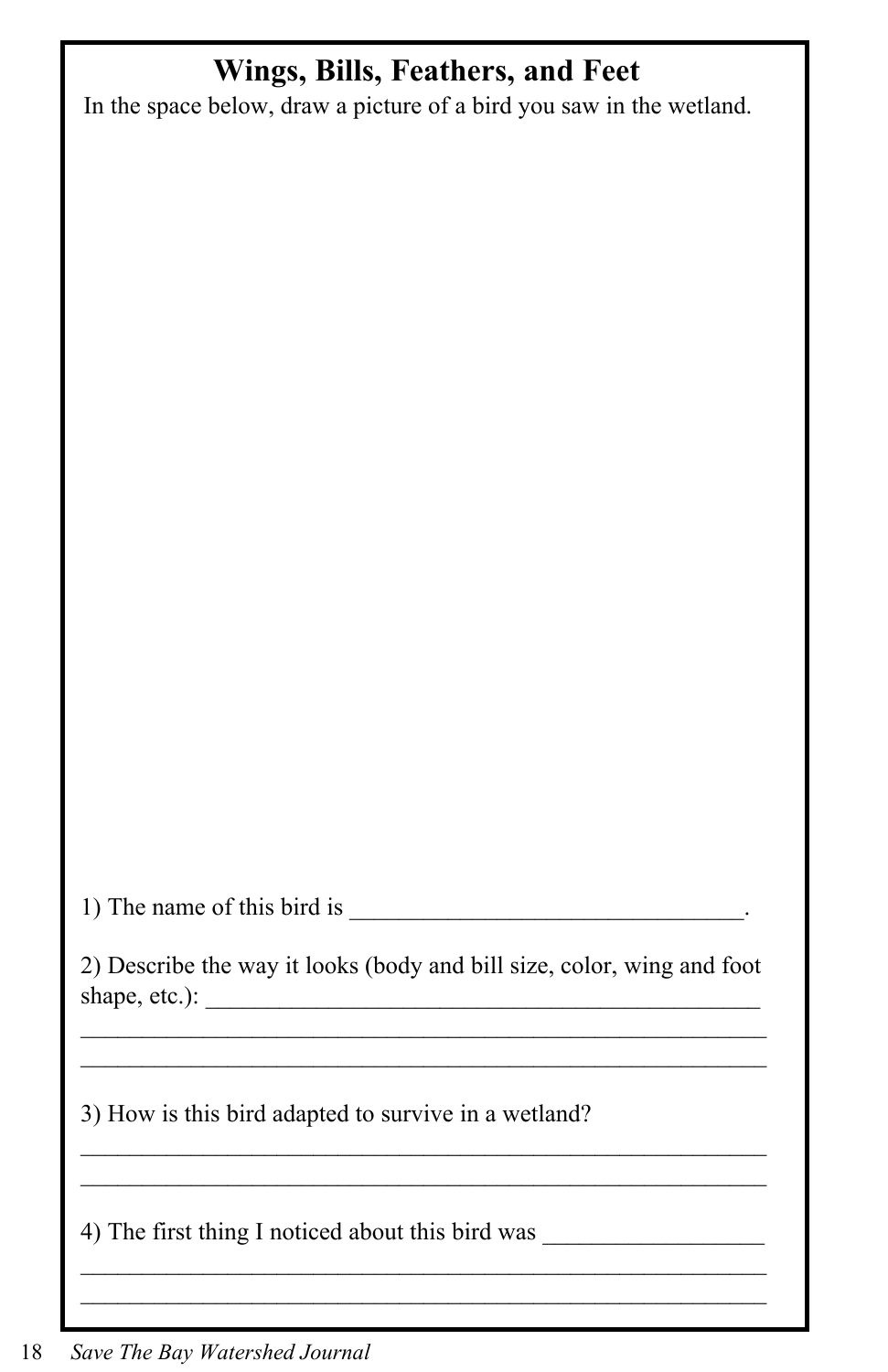### **What, No Backbone?!**

An *invertebrate* is an animal that does not have a backbone. Invertebrates make up 97% of all the animals in the world! Can you think of some examples of invertebrates? In the space below, draw a picture of a invertebrate you saw in the wetland.

1) The name of this invertebrate is

2) Describe the way it looks (body size, color, shape, etc.):

 $\mathcal{L}_\text{max}$  and the contract of the contract of the contract of the contract of the contract of the contract of the contract of the contract of the contract of the contract of the contract of the contract of the contrac

 $\mathcal{L}_\text{max}$  and the contract of the contract of the contract of the contract of the contract of the contract of the contract of the contract of the contract of the contract of the contract of the contract of the contrac

 $\mathcal{L}_\text{max} = \mathcal{L}_\text{max} = \mathcal{L}_\text{max} = \mathcal{L}_\text{max} = \mathcal{L}_\text{max} = \mathcal{L}_\text{max} = \mathcal{L}_\text{max} = \mathcal{L}_\text{max} = \mathcal{L}_\text{max} = \mathcal{L}_\text{max} = \mathcal{L}_\text{max} = \mathcal{L}_\text{max} = \mathcal{L}_\text{max} = \mathcal{L}_\text{max} = \mathcal{L}_\text{max} = \mathcal{L}_\text{max} = \mathcal{L}_\text{max} = \mathcal{L}_\text{max} = \mathcal{$ 

3) How is this invertebrate adapted to survive in a wetland?

4) What and how do you think this invertebrate eats? Why?

5) Instead of backbones, invertebrates sometimes have outer skeletons. What is the name for this outer skeleton? Does this invertebrate have one?

 $\mathcal{L}_\text{max} = \mathcal{L}_\text{max} = \mathcal{L}_\text{max} = \mathcal{L}_\text{max} = \mathcal{L}_\text{max} = \mathcal{L}_\text{max} = \mathcal{L}_\text{max} = \mathcal{L}_\text{max} = \mathcal{L}_\text{max} = \mathcal{L}_\text{max} = \mathcal{L}_\text{max} = \mathcal{L}_\text{max} = \mathcal{L}_\text{max} = \mathcal{L}_\text{max} = \mathcal{L}_\text{max} = \mathcal{L}_\text{max} = \mathcal{L}_\text{max} = \mathcal{L}_\text{max} = \mathcal{$ 

 $\mathcal{L}_\text{max}$  and the contract of the contract of the contract of the contract of the contract of the contract of the contract of the contract of the contract of the contract of the contract of the contract of the contrac

6) The first thing I noticed about this invertebrate was \_\_\_\_\_\_\_\_\_\_\_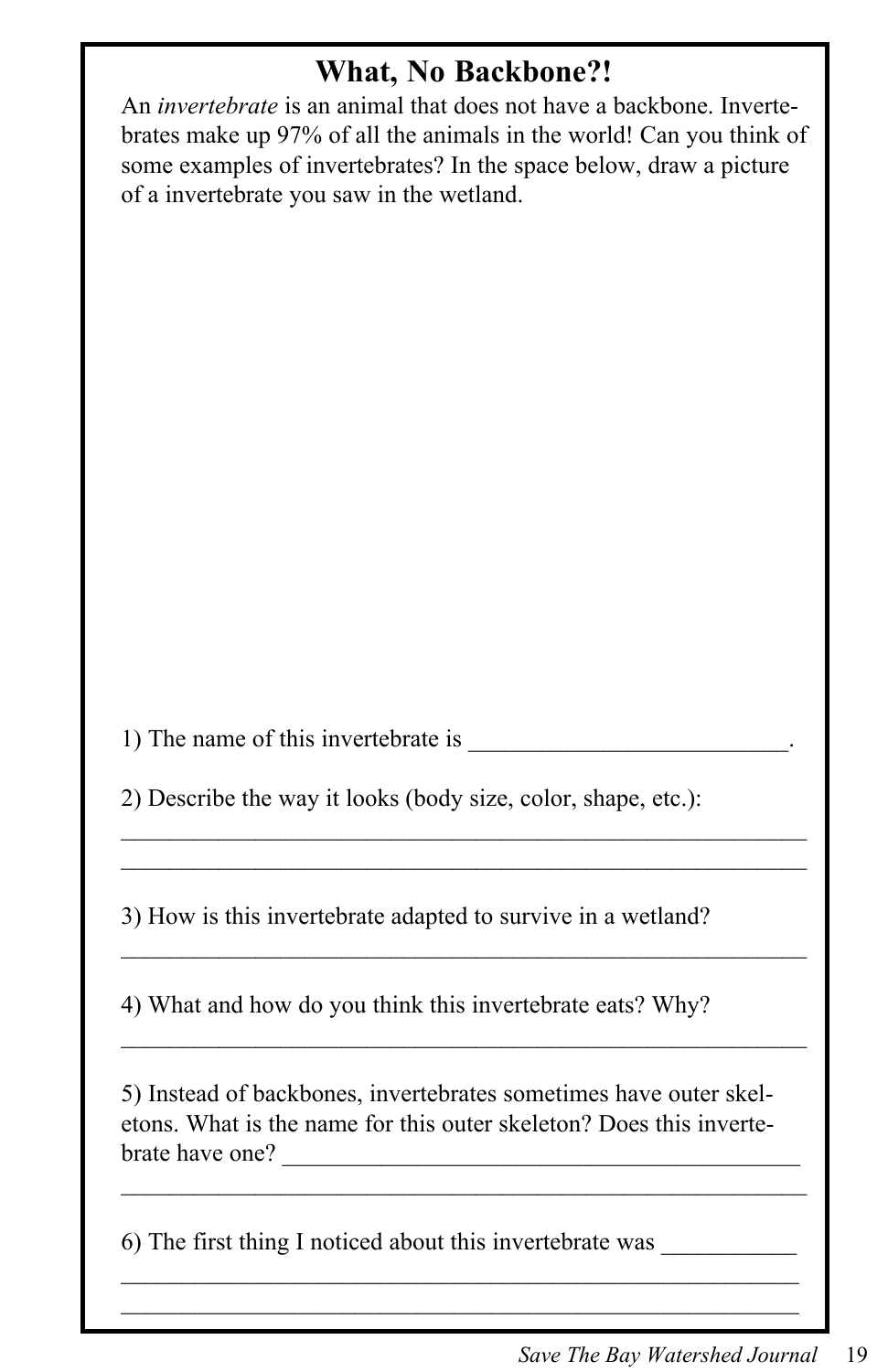# **The Scientific Method**

The *scientific method* is a series of steps that can be used to logically solve problems. These steps are outlined below.

**Observe**

Good scientists notice the world around them and are curious about what is happening.

*Example: The water in this wetland looks like brown and feels slick.*

Question

Based on your observation, raise a question about what is going on around you.

*Example: Is the water in this wetland polluted?*

Based on your observations, make an educated guess to answer your question. This guess, or initial answer, should be a testable explanation for your observation.

*Example: The water in this wetland is polluted because it looks very dirty.*

Research **Research**

**Hypothesis**

**Hypothesis** 

Use research to determine how the hypothesis will be tested. How will you test for pollution in a wetland? What kinds of pollutants will you test for? Where will you conduct your experiments? *Example: My research tells me that three common indicators of*

*pollution in SF Bay are phosphate, dissolved oxygen, and pH levels.*

**Experiment Results Experiment Research Hypothesis Question** 

Perform the experiment to see if the hypothesis is confirmed. Conduct your experiment more than once, and record your results carefully! Try to make more observations.

*Example: I will test the phosphate, dissolved oxygen, and pH levels. I will do the tests three times and in three different places.*

Results

**Conclusion**

Conclusion

Record and analyze your results so you can clearly reflect on what they mean. It might help you to make graphs, draw pictures, or write a paragraph about what you discovered.

*Example: The pH level in all three test sites was* 

Your conclusion summarizes **what you learned** and explains **why you got the results** you did. Your conclusion should answer your question and explain whether or not your hypothesis was supported. Were there flaws in your hypothesis? Were there experimental errors? If your hypothesis was not supported, what are some other possible explanations for your observation?.

*Example: The water in this wetland is [polluted/not polluted] . The reason for this conclusion is* This result [sup*ports/does not support] my hypothesis.*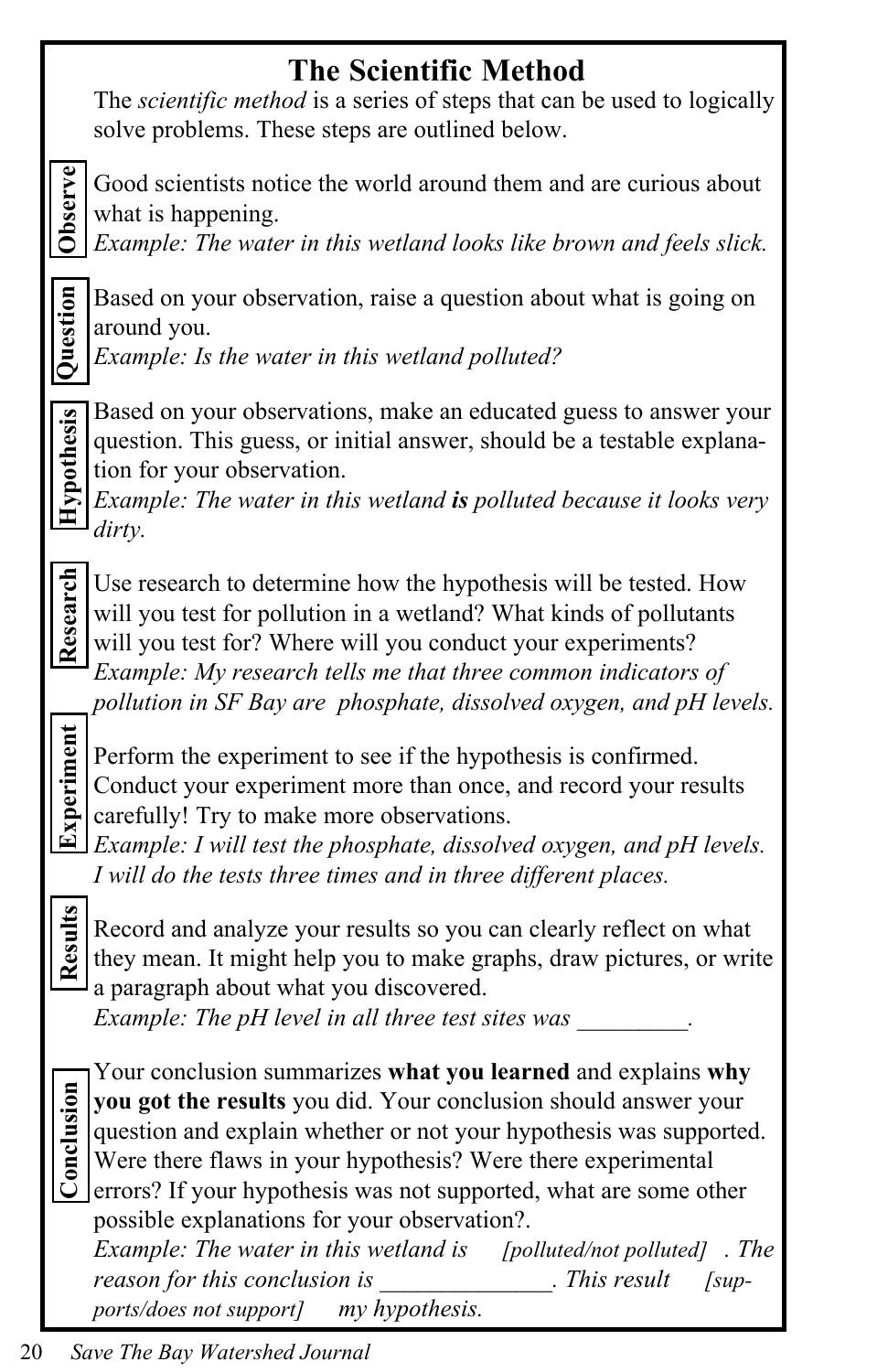## **Water Quality and Wetland Health**

On your canoe or restoration trip, you will have the opportunity to test the quality of the water in a San Francisco Bay wetland. Water quality testing is important because it helps us:

\* *Evaluate* the Bay's environmental health and its ability to support aquatic and terrestrial (land) life.

\* *Analyze* the ways that humans directly and indirectly impact the Bay.

\* *Observe* direct connections between pollutants found in the Bay and human activities happening throughout our watershed.

\* *Understand* how wetlands function and why they are important.

\* *Think* about how our own actions and behaviors impact the Bay.

Using the steps of the scientific method, answer these questions:

1) What is one *observation* you have made about the water in the Bay?

 $\mathcal{L}_\text{max} = \mathcal{L}_\text{max} = \mathcal{L}_\text{max} = \mathcal{L}_\text{max} = \mathcal{L}_\text{max} = \mathcal{L}_\text{max} = \mathcal{L}_\text{max} = \mathcal{L}_\text{max} = \mathcal{L}_\text{max} = \mathcal{L}_\text{max} = \mathcal{L}_\text{max} = \mathcal{L}_\text{max} = \mathcal{L}_\text{max} = \mathcal{L}_\text{max} = \mathcal{L}_\text{max} = \mathcal{L}_\text{max} = \mathcal{L}_\text{max} = \mathcal{L}_\text{max} = \mathcal{$ 

2) Based on that observation, what is one *question* you have about the water in the Bay?

3) Based on your observations, what is your guess about the answer to that question; what is your *hypothesis?*

 $\mathcal{L}_\text{max} = \mathcal{L}_\text{max} = \mathcal{L}_\text{max} = \mathcal{L}_\text{max} = \mathcal{L}_\text{max} = \mathcal{L}_\text{max} = \mathcal{L}_\text{max} = \mathcal{L}_\text{max} = \mathcal{L}_\text{max} = \mathcal{L}_\text{max} = \mathcal{L}_\text{max} = \mathcal{L}_\text{max} = \mathcal{L}_\text{max} = \mathcal{L}_\text{max} = \mathcal{L}_\text{max} = \mathcal{L}_\text{max} = \mathcal{L}_\text{max} = \mathcal{L}_\text{max} = \mathcal{$ 

\_\_\_\_\_\_\_\_\_\_\_\_\_\_\_\_\_\_\_\_\_\_\_\_\_\_\_\_\_\_\_\_\_\_\_\_\_\_\_\_\_\_\_\_\_\_\_\_\_\_\_\_\_\_\_\_

 $\mathcal{L}_\text{max} = \mathcal{L}_\text{max} = \mathcal{L}_\text{max} = \mathcal{L}_\text{max} = \mathcal{L}_\text{max} = \mathcal{L}_\text{max} = \mathcal{L}_\text{max} = \mathcal{L}_\text{max} = \mathcal{L}_\text{max} = \mathcal{L}_\text{max} = \mathcal{L}_\text{max} = \mathcal{L}_\text{max} = \mathcal{L}_\text{max} = \mathcal{L}_\text{max} = \mathcal{L}_\text{max} = \mathcal{L}_\text{max} = \mathcal{L}_\text{max} = \mathcal{L}_\text{max} = \mathcal{$ 

4) Where could you do research to find out more about the water quality of the San Francisco Bay?

5) What of *experiments* could you do to answer your question?

 $\mathcal{L}_\text{max}$  and the contract of the contract of the contract of the contract of the contract of the contract of  $\mathcal{L}_\text{max}$  and the contract of the contract of the contract of the contract of the contract of the contract of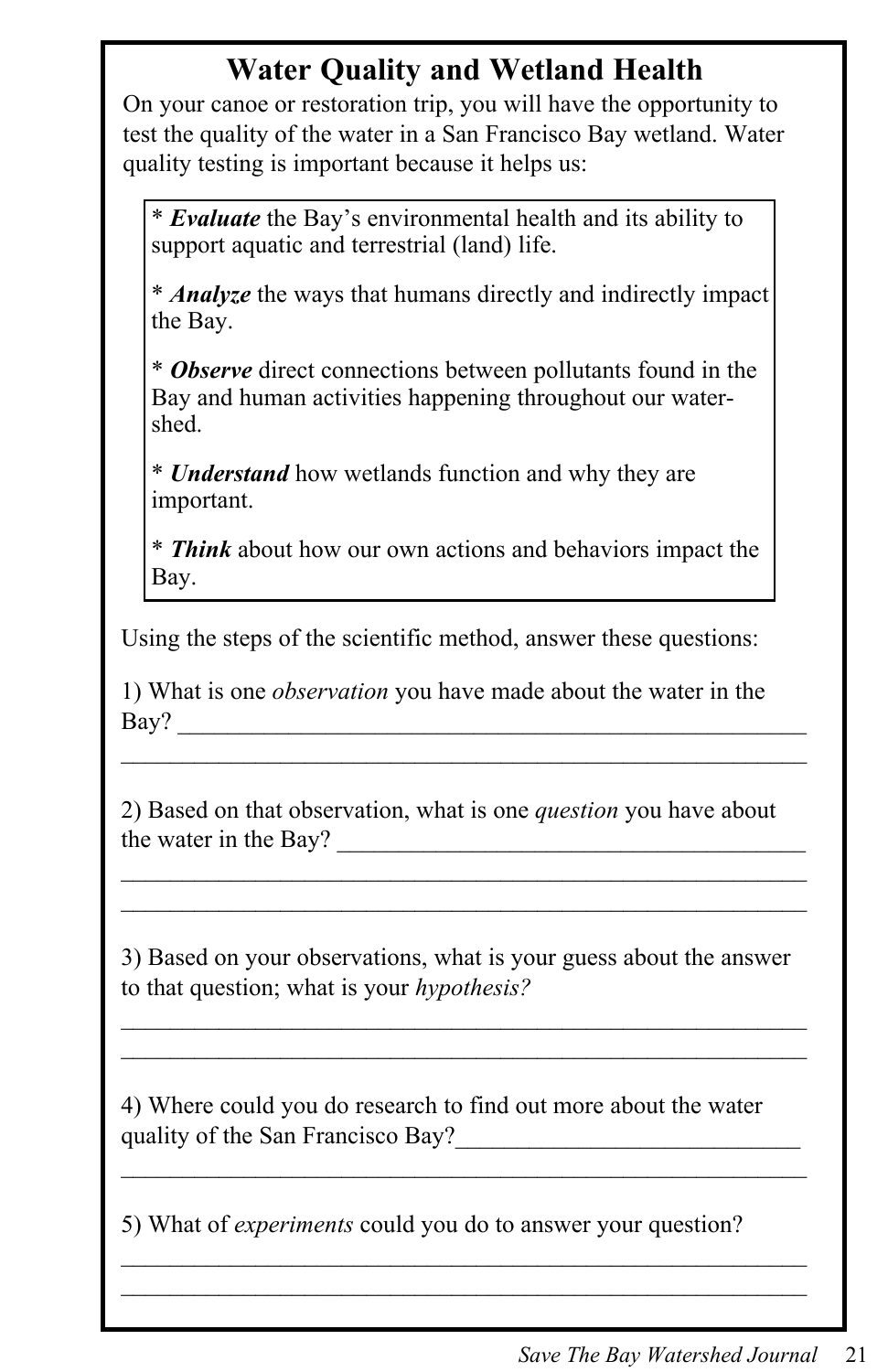| <b>Water Quality -</b>                         |                          |  |
|------------------------------------------------|--------------------------|--|
| <b>OBSERVATIONS</b>                            | (fill in site name here) |  |
| <b>Site Description</b>                        |                          |  |
| <b>Time</b>                                    |                          |  |
| Tide (high or low)                             |                          |  |
| Wind                                           |                          |  |
| Weather                                        |                          |  |
| <b>SEDIMENT NOTES</b><br>smell, color, texture |                          |  |
| <b>WATER QUALITY</b>                           |                          |  |
| Temperature (C)                                |                          |  |
| <b>Salinity (ppt)</b>                          |                          |  |
| <b>Phosphates</b>                              |                          |  |
| pH                                             |                          |  |
| <b>Dissolved Oxygen</b>                        |                          |  |
| <b>Water Color</b>                             |                          |  |
| <b>Pollution/Trash</b>                         |                          |  |
| <b>ANIMALS</b>                                 |                          |  |
| <b>Birds</b>                                   |                          |  |
| <b>Mammals</b>                                 |                          |  |
| <b>Invertebrates</b>                           |                          |  |
| Fish                                           |                          |  |
| <b>Reptiles</b>                                |                          |  |
| <b>PLANTS</b><br>(note tide zone)              |                          |  |
| <b>OTHER NOTES</b>                             |                          |  |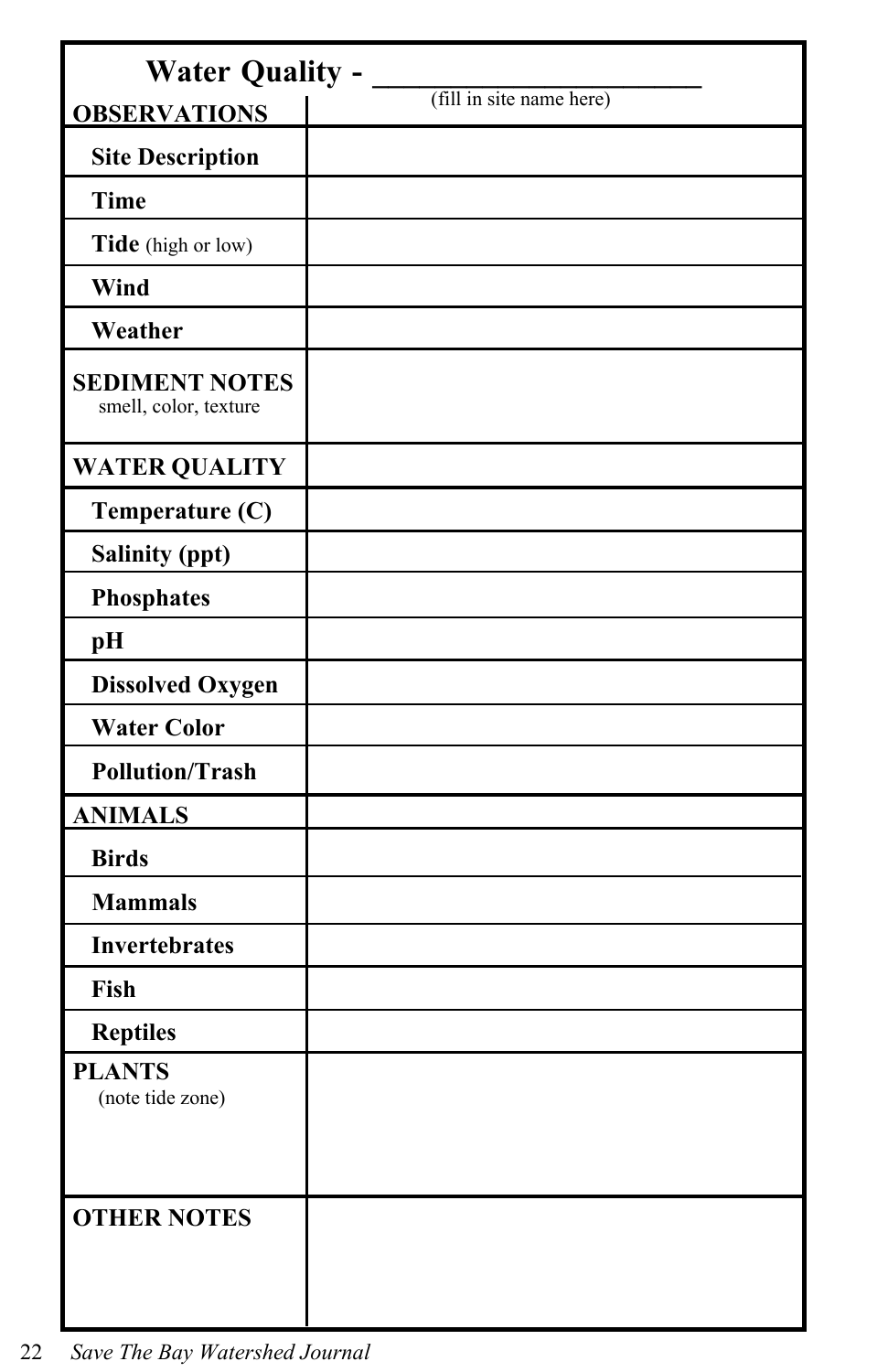|                                                | <b>Water Quality -</b>   |  |  |
|------------------------------------------------|--------------------------|--|--|
| <b>OBSERVATIONS</b>                            | (fill in site name here) |  |  |
| <b>Site Description</b>                        |                          |  |  |
| <b>Time</b>                                    |                          |  |  |
| <b>Tide</b> (high or low)                      |                          |  |  |
| Wind                                           |                          |  |  |
| Weather                                        |                          |  |  |
| <b>SEDIMENT NOTES</b><br>smell, color, texture |                          |  |  |
| <b>WATER QUALITY</b>                           |                          |  |  |
| Temperature (C)                                |                          |  |  |
| <b>Salinity (ppt)</b>                          |                          |  |  |
| <b>Phosphates</b>                              |                          |  |  |
| pH                                             |                          |  |  |
| <b>Dissolved Oxygen</b>                        |                          |  |  |
| <b>Water Color</b>                             |                          |  |  |
| <b>Pollution/Trash</b>                         |                          |  |  |
| <b>ANIMALS</b>                                 |                          |  |  |
| <b>Birds</b>                                   |                          |  |  |
| <b>Mammals</b>                                 |                          |  |  |
| <b>Invertebrates</b>                           |                          |  |  |
| Fish                                           |                          |  |  |
| <b>Reptiles</b>                                |                          |  |  |
| <b>PLANTS</b><br>(note tide zone)              |                          |  |  |
| <b>OTHER NOTES</b>                             |                          |  |  |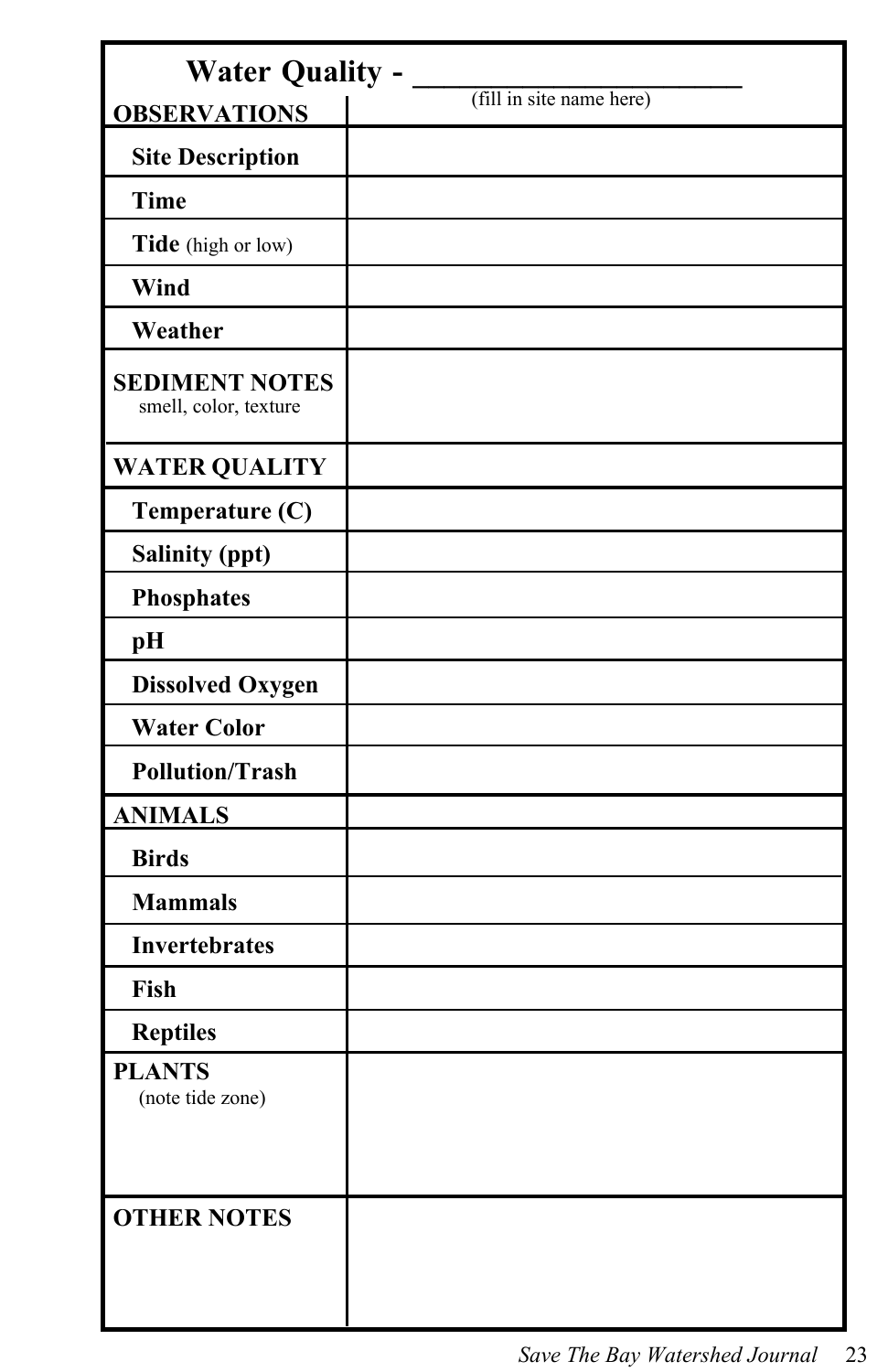#### **How Clean is Our Watershed?**

Now that you have tested the water quality in a few different places, take some time to look over your results.

1) Which place has the overall best water quality? What evidence do you have to support this claim? Why do you think the water quality is better here than in other places?

 $\mathcal{L}_\text{max}$  and the contract of the contract of the contract of the contract of the contract of the contract of

2) Which place has the overall worst water quality? What evidence do you have to support this claim? Why do you think the water quality is worse here than in other places?

3) What do you think has the greatest impact on water quality in the San Francisco Bay watershed? Why?

 $\mathcal{L}_\text{max}$  and the contract of the contract of the contract of the contract of the contract of the contract of

 $\mathcal{L}_\text{max}$  and the contract of the contract of the contract of the contract of the contract of the contract of

4) What was your hypothesis about the water quality in the Bay? Was your hypothesis supported by your water quality test results?

5) Were there any flaws in your experimentation? If yes, what were they? What would you do differently next time?

 $\mathcal{L}_\text{max}$  and the contract of the contract of the contract of the contract of the contract of the contract of  $\mathcal{L}_\text{max} = \mathcal{L}_\text{max} = \mathcal{L}_\text{max} = \mathcal{L}_\text{max} = \mathcal{L}_\text{max} = \mathcal{L}_\text{max} = \mathcal{L}_\text{max} = \mathcal{L}_\text{max} = \mathcal{L}_\text{max} = \mathcal{L}_\text{max} = \mathcal{L}_\text{max} = \mathcal{L}_\text{max} = \mathcal{L}_\text{max} = \mathcal{L}_\text{max} = \mathcal{L}_\text{max} = \mathcal{L}_\text{max} = \mathcal{L}_\text{max} = \mathcal{L}_\text{max} = \mathcal{$  $\mathcal{L}_\text{max}$  and the contract of the contract of the contract of the contract of the contract of the contract of

 $\mathcal{L}_\text{max}$  and the contract of the contract of the contract of the contract of the contract of the contract of  $\mathcal{L}_\text{max} = \mathcal{L}_\text{max} = \mathcal{L}_\text{max} = \mathcal{L}_\text{max} = \mathcal{L}_\text{max} = \mathcal{L}_\text{max} = \mathcal{L}_\text{max} = \mathcal{L}_\text{max} = \mathcal{L}_\text{max} = \mathcal{L}_\text{max} = \mathcal{L}_\text{max} = \mathcal{L}_\text{max} = \mathcal{L}_\text{max} = \mathcal{L}_\text{max} = \mathcal{L}_\text{max} = \mathcal{L}_\text{max} = \mathcal{L}_\text{max} = \mathcal{L}_\text{max} = \mathcal{$ 

6) Were you surprised by any of your test results? Why or why not?  $\mathcal{L}_\text{max}$  and the contract of the contract of the contract of the contract of the contract of the contract of

 $\mathcal{L}_\text{max} = \mathcal{L}_\text{max} = \mathcal{L}_\text{max} = \mathcal{L}_\text{max} = \mathcal{L}_\text{max} = \mathcal{L}_\text{max} = \mathcal{L}_\text{max} = \mathcal{L}_\text{max} = \mathcal{L}_\text{max} = \mathcal{L}_\text{max} = \mathcal{L}_\text{max} = \mathcal{L}_\text{max} = \mathcal{L}_\text{max} = \mathcal{L}_\text{max} = \mathcal{L}_\text{max} = \mathcal{L}_\text{max} = \mathcal{L}_\text{max} = \mathcal{L}_\text{max} = \mathcal{$  $\mathcal{L}_\text{max}$  and the contract of the contract of the contract of the contract of the contract of the contract of

7) What is your conclusion about the overall water quality/health of the San Francisco Bay watershed?

 $\mathcal{L}_\text{max} = \mathcal{L}_\text{max} = \mathcal{L}_\text{max} = \mathcal{L}_\text{max} = \mathcal{L}_\text{max} = \mathcal{L}_\text{max} = \mathcal{L}_\text{max} = \mathcal{L}_\text{max} = \mathcal{L}_\text{max} = \mathcal{L}_\text{max} = \mathcal{L}_\text{max} = \mathcal{L}_\text{max} = \mathcal{L}_\text{max} = \mathcal{L}_\text{max} = \mathcal{L}_\text{max} = \mathcal{L}_\text{max} = \mathcal{L}_\text{max} = \mathcal{L}_\text{max} = \mathcal{$  $\mathcal{L}_\text{max}$  and the contract of the contract of the contract of the contract of the contract of the contract of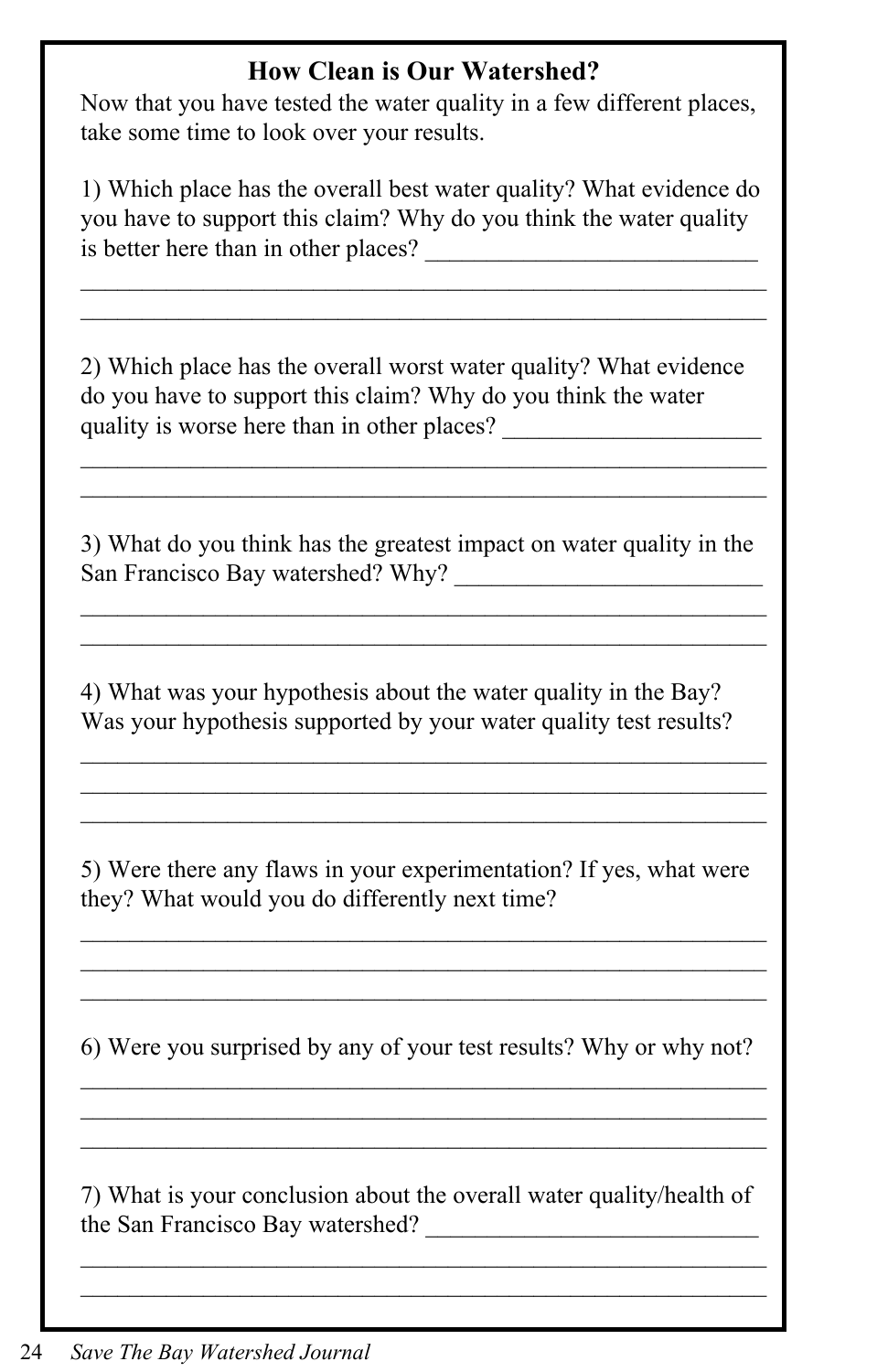# **Facing Extinction**

Using words from the list below, fill in the blanks to learn about some of the Bay's most famous endangered species. *Hint: If you do not recognize some of the words, look them up in the glossary at the back of this journal!*

| en  |
|-----|
| sai |
| foc |
| pic |
| Ca  |

|    | endangered species       | wetlands    | habitat   |
|----|--------------------------|-------------|-----------|
|    | salt marsh harvest mouse | restoration | mammal    |
| η. | food                     | crabs       | camoflage |
|    | pickleweed               | young       | cordgrass |
|    | California clapper rail  | fill-in     | brackish  |
|    |                          |             |           |

An \_\_\_\_\_\_\_\_\_\_\_\_\_\_\_\_\_ is a plant or animal whose population is declining so fast that the species is facing extiction. There are more than 60 endangered species in the San Francisco Bay-Delta Estuary. Many of these depend on the Bay's \_\_\_\_\_\_\_\_\_\_\_\_\_, or marshes, for shelter, \_\_\_\_\_\_\_\_\_\_\_\_, and raising their \_\_\_\_\_\_\_\_\_.

Here are a few facts about two of the Bay's most famous endangered species. The \_\_\_\_\_\_\_\_\_\_\_\_\_\_\_\_\_\_\_\_\_\_\_\_ is a small bird that likes to live in the set of the set of the set of the set of the set of the set of the set of the set of the set of the set of the set of the set of the set of the set of the set of the set of the set of the set plant that provides good \_\_\_\_\_\_\_\_\_\_\_\_\_\_\_\_\_\_\_. This bird likes to eat small fish and invertebrates, such as \_\_\_\_\_\_\_\_\_\_\_\_\_\_\_\_\_\_.

The subset of the Bay's is one of the Bay's smallest endangered species. It is so small it could sit on the end of your pencil! It is a which means it is warmblooded and has hair or fur. This little creature eats only one thing: \_\_\_\_\_\_\_\_\_\_\_\_\_\_\_\_\_\_\_, a plant with a very salty taste that is also edible for humans. It's also one of the only animals in the world that actually drinks water, a mixture of salt and fresh water and the kind of water found in most of the Bay's wetlands.

Both of these species are endangered because of a loss of suitable \_\_\_\_\_\_\_\_\_\_\_\_\_\_\_\_, or homes. The more we humans wetlands for our own use, the less space these creatures have to live. One of the ways we can all help protect the Bay's endangered species is to participate in which helps create new wetlands and clean up existing ones.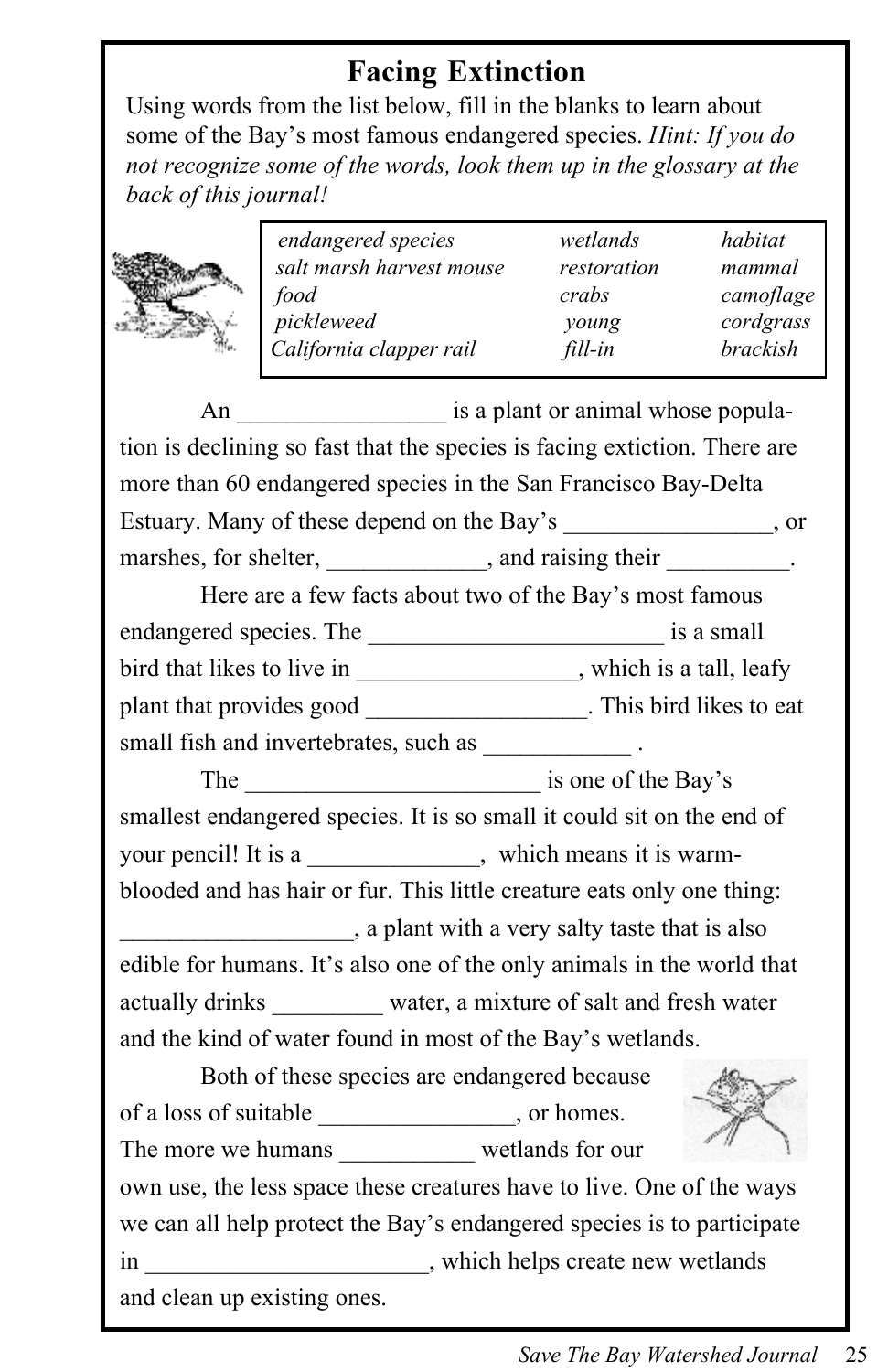## **Invasion of the Habitat Snatchers!**

*Non-native species* are plants or animals that are brought here from other places. Some non-native species are *invasive*, which means they take over habitats and out-compete native species.

Why do you think invasive species might be a bad thing for the San Francisco Bay Estuary?

 $\mathcal{L}_\text{max}$  and the contract of the contract of the contract of the contract of the contract of the contract of the contract of the contract of the contract of the contract of the contract of the contract of the contrac  $\mathcal{L}_\text{max}$  and the contract of the contract of the contract of the contract of the contract of the contract of the contract of the contract of the contract of the contract of the contract of the contract of the contrac

Try to think of three invasive species (plant, invertebrate, and another type of animal) in or around the Bay (you might need to do some research on your own or ask for help from a teacher). Then make up a story about where they came from and how they got here. Be creative, but not ridiculous. There is no "right" answer!

*Example:* Fennel, an invasive plant, was brought here by the Italians, on boats from Italy. The Italians were homesick, and wanted to use this spice in their cooking to remind them of home.

 $\mathcal{L}_\text{max}$  and the contract of the contract of the contract of the contract of the contract of the contract of the contract of the contract of the contract of the contract of the contract of the contract of the contrac  $\mathcal{L}_\text{max}$  and the contract of the contract of the contract of the contract of the contract of the contract of the contract of the contract of the contract of the contract of the contract of the contract of the contrac

 $\mathcal{L}_\text{max}$  and the contract of the contract of the contract of the contract of the contract of the contract of the contract of the contract of the contract of the contract of the contract of the contract of the contrac  $\mathcal{L}_\text{max}$  and the contract of the contract of the contract of the contract of the contract of the contract of the contract of the contract of the contract of the contract of the contract of the contract of the contrac

 $\mathcal{L}_\text{max}$  and the contract of the contract of the contract of the contract of the contract of the contract of the contract of the contract of the contract of the contract of the contract of the contract of the contrac  $\mathcal{L}_\text{max}$  and the contract of the contract of the contract of the contract of the contract of the contract of the contract of the contract of the contract of the contract of the contract of the contract of the contrac

Plant name:

How it got here:

**Invertebrate name:\_\_\_\_\_\_\_\_\_\_\_\_\_\_\_\_\_\_\_\_\_\_\_\_\_\_\_\_\_\_\_\_\_\_\_\_\_\_**

How it got here:

#### **Other type of animal name:\_\_\_\_\_\_\_\_\_\_\_\_\_\_\_\_\_\_\_\_\_\_\_\_\_\_\_\_\_\_\_**

How it got here:

What do you think you can do to help stop the spread of invasive species?

 $\mathcal{L}_\text{max}$  and the contract of the contract of the contract of the contract of the contract of the contract of the contract of the contract of the contract of the contract of the contract of the contract of the contrac

How do you think people in the Bay Area can help eliminate invasive species in the San Francisco Bay?

 $\mathcal{L}_\text{max}$  and the contract of the contract of the contract of the contract of the contract of the contract of the contract of the contract of the contract of the contract of the contract of the contract of the contrac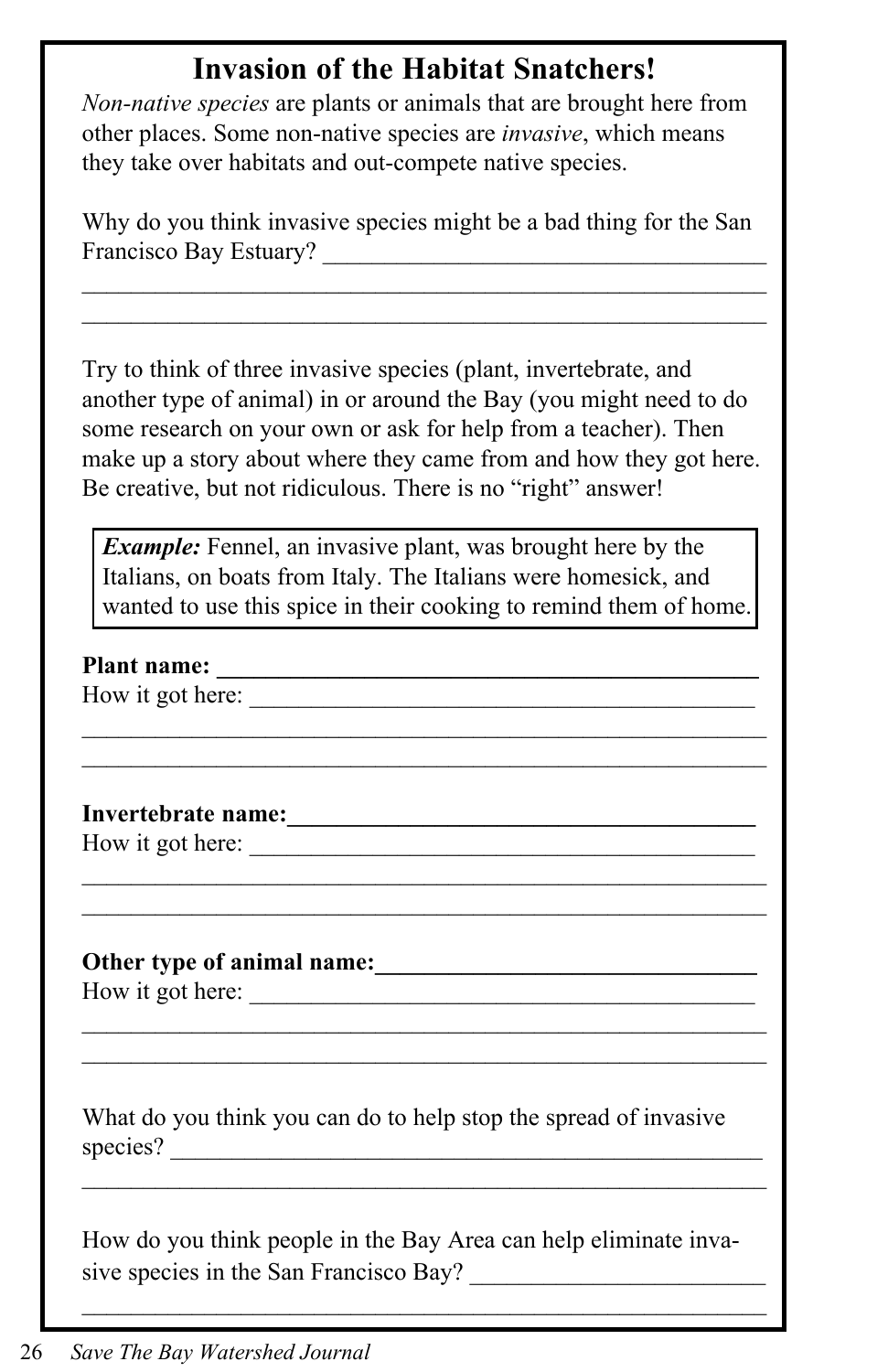# **Habitat Restoration and Stewardship**

People who live, work, and play near the Bay have a common interest in ensuring environmental protection and quality of life. In community-based projects, people work together to develop plans and goals for local ecosystem protection. Save The Bay has a community-based restoration program, where local students and adults are involved in wetland stewardship projects. But what does all of this mean?

#### **What is** *restoration***?**

*Restoration* is the return of a functioning native ecosystem to degraded natural areas. The goal of restoration is to repair ecological damage, create a healthy, self-regulating system, and provide habitat for fish and wildlife.

What does the word restoration mean to you? Why do you think habitats like wetlands in San Francisco Bay need to be restored?

**\_\_\_\_\_\_\_\_\_\_\_\_\_\_\_\_\_\_\_\_\_\_\_\_\_\_\_\_\_\_\_\_\_\_\_\_\_\_\_\_\_\_\_\_\_\_\_\_\_\_\_\_\_\_\_\_ \_\_\_\_\_\_\_\_\_\_\_\_\_\_\_\_\_\_\_\_\_\_\_\_\_\_\_\_\_\_\_\_\_\_\_\_\_\_\_\_\_\_\_\_\_\_\_\_\_\_\_\_\_\_\_\_ \_\_\_\_\_\_\_\_\_\_\_\_\_\_\_\_\_\_\_\_\_\_\_\_\_\_\_\_\_\_\_\_\_\_\_\_\_\_\_\_\_\_\_\_\_\_\_\_\_\_\_\_\_\_\_\_ \_\_\_\_\_\_\_\_\_\_\_\_\_\_\_\_\_\_\_\_\_\_\_\_\_\_\_\_\_\_\_\_\_\_\_\_\_\_\_\_\_\_\_\_\_\_\_\_\_\_\_\_\_\_\_\_**



#### **What is** *stewardship***?**

*Stewardship* is behavior that exhibits a long-term commitment and sonal responsibility. One method of stewardship innteering for projects in the community, like helping to plants for wetland restoration projects.

Why do you think it's important that Bay Area citizens become stewards of the Bay? Who is responsible for the health of the Bay?

**\_\_\_\_\_\_\_\_\_\_\_\_\_\_\_\_\_\_\_\_\_\_\_\_\_\_\_\_\_\_\_\_\_\_\_\_\_\_\_\_\_\_\_\_\_\_\_\_\_\_\_\_\_\_\_\_ \_\_\_\_\_\_\_\_\_\_\_\_\_\_\_\_\_\_\_\_\_\_\_\_\_\_\_\_\_\_\_\_\_\_\_\_\_\_\_\_\_\_\_\_\_\_\_\_\_\_\_\_\_\_\_\_ \_\_\_\_\_\_\_\_\_\_\_\_\_\_\_\_\_\_\_\_\_\_\_\_\_\_\_\_\_\_\_\_\_\_\_\_\_\_\_\_\_\_\_\_\_\_\_\_\_\_\_\_\_\_\_\_ \_\_\_\_\_\_\_\_\_\_\_\_\_\_\_\_\_\_\_\_\_\_\_\_\_\_\_\_\_\_\_\_\_\_\_\_\_\_\_\_\_\_\_\_\_\_\_\_\_\_\_\_\_\_\_\_**

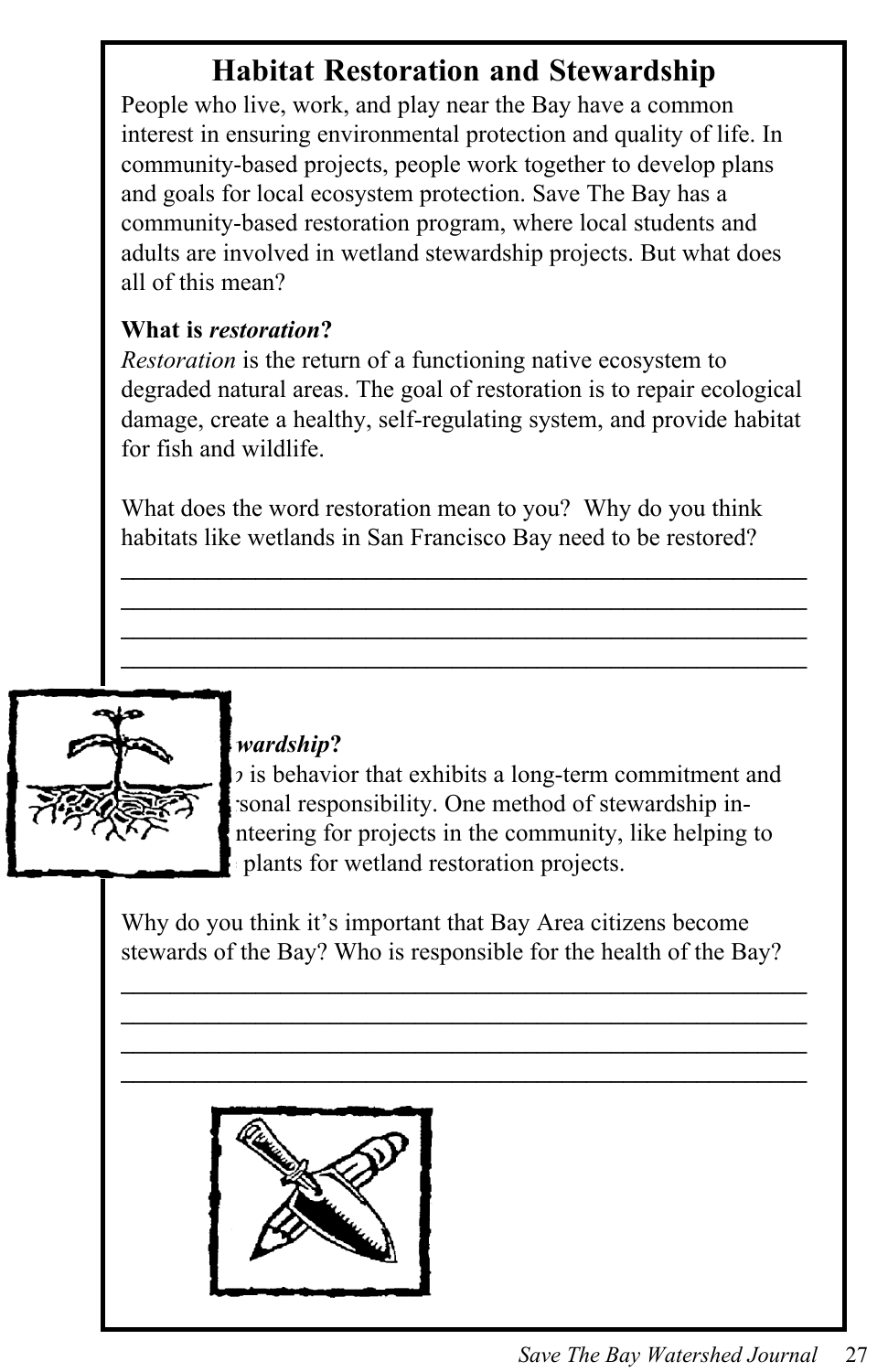### **Stewards of the Bay**

Citizens who participate in stewardship projects can and do make a significant difference. In fact, Save The Bay was started 40 years ago by a small group of concerned citizens who cared about protecting the Bay. Thanks to the work of these Bay stewards, today the Bay is a cleaner, healthier place, with more wildlife habitat and better environmental protections.

*"Never doubt that a small group of dedicated individuals can change the world. Indeed, it's the only thing that ever has."* -- Margaret Mead

Brainstorm a list of things you can do to become a steward of the Bay (or another special place).

| $\frac{1}{2}$                                                                                                                  |  |  |
|--------------------------------------------------------------------------------------------------------------------------------|--|--|
| $2)$ $\overline{\phantom{a}}$                                                                                                  |  |  |
| $\overline{3}$ )                                                                                                               |  |  |
| $\left(4\right)$ $\frac{1}{\sqrt{2}}$                                                                                          |  |  |
|                                                                                                                                |  |  |
| "At some point, the will to conserve our natural resources has<br>to rise up from the heart and soul of the people -- citizens |  |  |

*themselves taking conservation into their own hands and, along with the support of their government, making it happen."* -- Mollie Beattie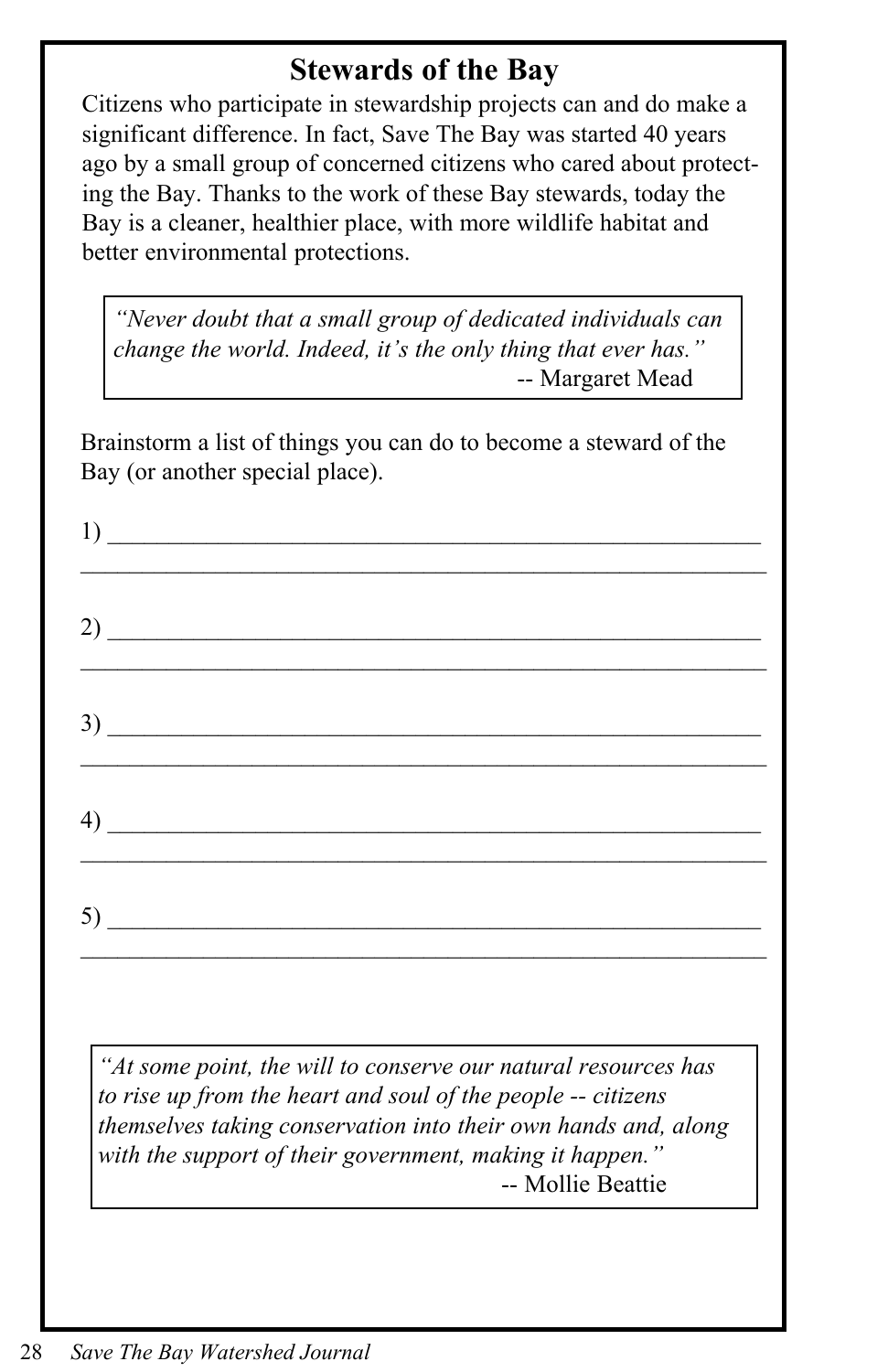## **The Threatened Bay**

The San Francisco Bay is the largest estuary on the Pacific Coast, and an ecosystem found nowhere else on earth. But this unique environment is threatened every day by human activities. Using words from the list below, fill in the blanks to learn about the environmental threats facing the Bay. *Hint: If you do not recognize some of the words, look them up in the glossary !*

| wetlands     | oil         | fertilizer                 |
|--------------|-------------|----------------------------|
| freshwater   | pollution   | invasive                   |
| agriculture  | expanding   | heavy metals               |
| biodiversity | development | non-point source pollution |

1) Over 90% of the historic \_\_\_\_\_\_\_\_\_\_\_\_\_\_\_\_ in the San Francisco Bay-Delta have been lost or altered by along along its shores. This has decreased the number of species, or  $\frac{1}{2}$ , in the Bay.

2) People inadvertently pollute the watershed and Bay every day. Cars leak  $\qquad \qquad$ , and people use too much on gardens, lawns, and golf courses. When it rains, these pollutants run down through the watershed and into the Bay. This kind of pollution is called

3) Two types of water make up an estuary. Today, there is much less coming into the Bay from the watershed. A lot of this water is now diverted to the Central Valley for  $\alpha$ , or farming.

4) The Bay's ecology has been changed by species that were introduced to the Bay in ship ballast water, through human travels, and by intentional introductions.

5) Point-source in the Bay comes from agriculture, treated wastewater, and commercial industry, including oil refineries.

6) With the Bay Area's growing population, our urban areas are  $\Box$ , which decreases the amount of open space.

7) There are still a lot of  $\blacksquare$ , like mercury, in the Bay. Some of these come from former military bases and industries and some are still around from the Gold Rush.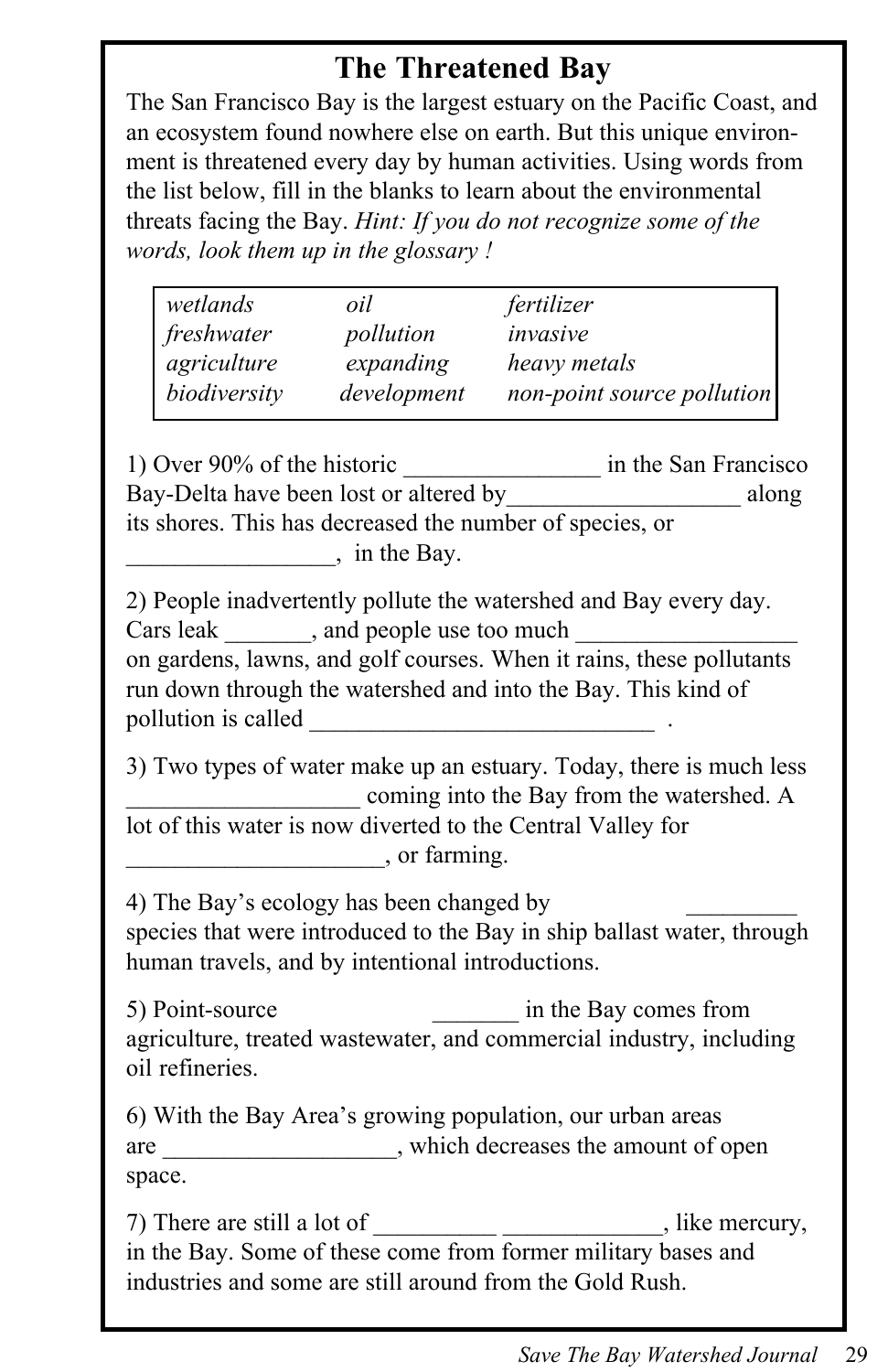### **What Can You Can Do to Save The Bay?**

We make choices every day that impact our surroundings. Because we live in a watershed, most of what we do impacts the San Francisco Bay in one way or another. Start thinking about how what you do in your everyday life might impact the Bay and the wetland you visited, then answer the questions below. *(Hint: refer to the previous page for ideas about threats facing the Bay.)*

 $\mathcal{L}_\text{max}$  and the contract of the contract of the contract of the contract of the contract of the contract of  $\mathcal{L}_\text{max}$  and the contract of the contract of the contract of the contract of the contract of the contract of

1) How would taking a shorter shower impact the Bay?

2) Why would recycling glass and plastic help the Bay?

3) Why does carpooling or taking public transportation help the Bay?  $\mathcal{L}_\text{max}$  and the contract of the contract of the contract of the contract of the contract of the contract of

 $\mathcal{L}_\text{max}$  and the contract of the contract of the contract of the contract of the contract of the contract of

 $\mathcal{L}_\text{max}$  and the contract of the contract of the contract of the contract of the contract of the contract of  $\mathcal{L}_\text{max}$  and the contract of the contract of the contract of the contract of the contract of the contract of

4) Now think about 3 other things you can do to help save the Bay. Write them down, and write down why these things will help make the Bay a better place. Be creative and specific ("don't pollute" will not do for an answer!). And remember, almost everything you do impacts the Bay!

 $1.$  $\mathcal{L}_\text{max}$  and the contract of the contract of the contract of the contract of the contract of the contract of the contract of the contract of the contract of the contract of the contract of the contract of the contrac 2.  $\mathcal{L}_\text{max} = \frac{1}{2} \sum_{i=1}^{n} \frac{1}{2} \sum_{i=1}^{n} \frac{1}{2} \sum_{i=1}^{n} \frac{1}{2} \sum_{i=1}^{n} \frac{1}{2} \sum_{i=1}^{n} \frac{1}{2} \sum_{i=1}^{n} \frac{1}{2} \sum_{i=1}^{n} \frac{1}{2} \sum_{i=1}^{n} \frac{1}{2} \sum_{i=1}^{n} \frac{1}{2} \sum_{i=1}^{n} \frac{1}{2} \sum_{i=1}^{n} \frac{1}{2} \sum_{i=1}^{n} \frac{1$  $\mathcal{L}_\text{max}$  and the contract of the contract of the contract of the contract of the contract of the contract of the contract of the contract of the contract of the contract of the contract of the contract of the contrac  $3.$  $\mathcal{L}_\text{max}$  and the contract of the contract of the contract of the contract of the contract of the contract of the contract of the contract of the contract of the contract of the contract of the contract of the contrac  $\mathcal{L}_\text{max}$  and the contract of the contract of the contract of the contract of the contract of the contract of the contract of the contract of the contract of the contract of the contract of the contract of the contrac

30 *Save The Bay Watershed Journal*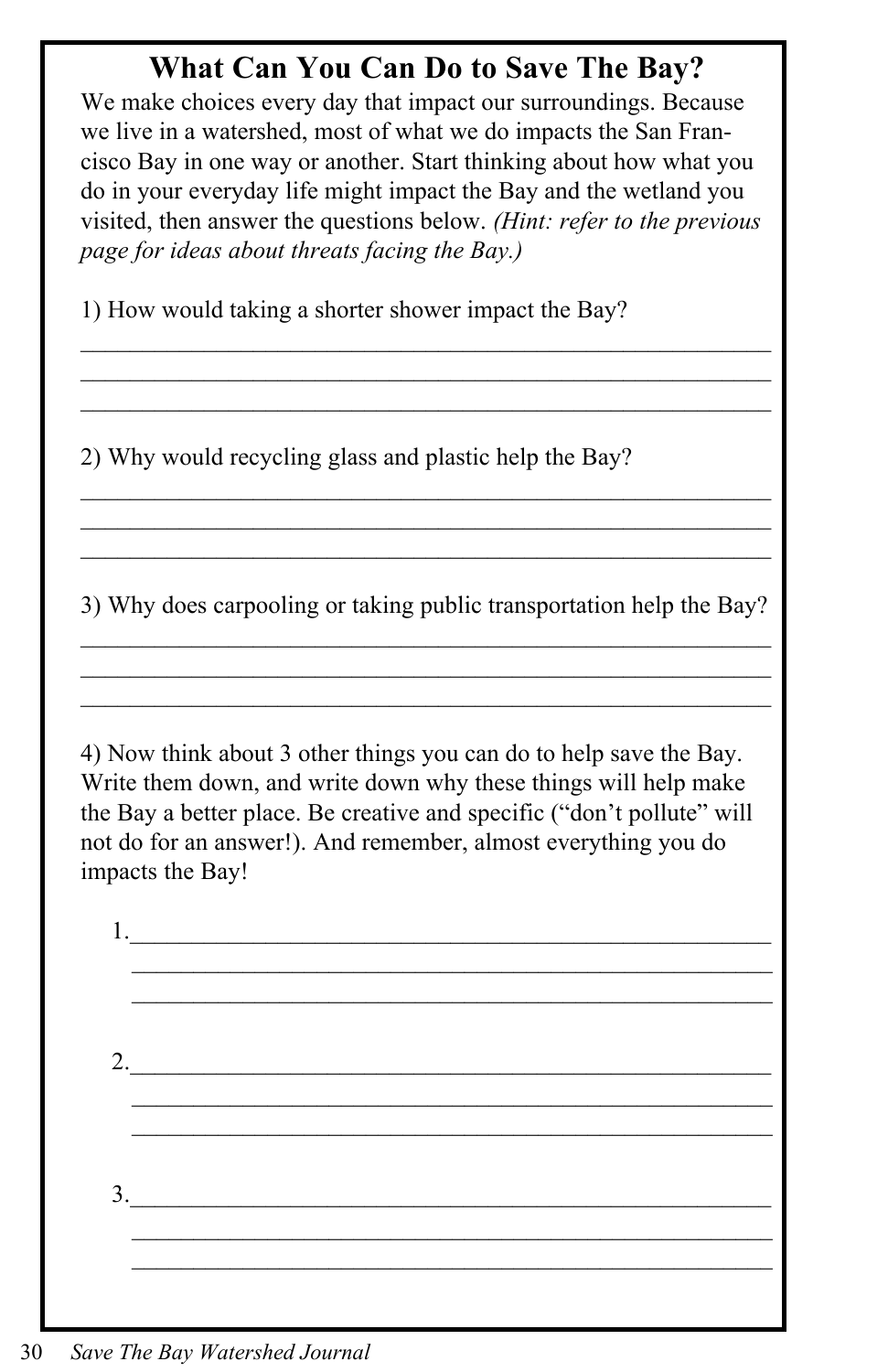## **Slough Haiku**

*Haiku* is an ancient form of Japanese poetry. Haiku poems can be about anything, but they traditionally invoke an aspect of nature or the seasons. In Japan, these poems are valued for their lightness, simplicity, openness, and depth. In the space below, try your hand at haiku poetry. At least one of your haikus should be about the San Francisco Bay.

#### *How to write a haiku:*

| 1st line - five syllables Tide rising, up, up,             |
|------------------------------------------------------------|
| 2nd line - seven syllables Through the soft, misty morning |
| 3rd line - five syllables Birds dancing in flight.         |

 $\mathcal{L}_\text{max}$  , and the contract of the contract of the contract of the contract of the contract of the contract of the contract of the contract of the contract of the contract of the contract of the contract of the contr  $\mathcal{L}_\text{max}$  , and the contract of the contract of the contract of the contract of the contract of the contract of the contract of the contract of the contract of the contract of the contract of the contract of the contr  $\mathcal{L}_\text{max}$  , and the contract of the contract of the contract of the contract of the contract of the contract of the contract of the contract of the contract of the contract of the contract of the contract of the contr

 $\mathcal{L}_\text{max}$  , and the contract of the contract of the contract of the contract of the contract of the contract of the contract of the contract of the contract of the contract of the contract of the contract of the contr  $\mathcal{L}_\text{max}$  , and the contract of the contract of the contract of the contract of the contract of the contract of the contract of the contract of the contract of the contract of the contract of the contract of the contr  $\mathcal{L}_\text{max}$  , and the contract of the contract of the contract of the contract of the contract of the contract of the contract of the contract of the contract of the contract of the contract of the contract of the contr

 $\mathcal{L}_\text{max}$  , and the contract of the contract of the contract of the contract of the contract of the contract of the contract of the contract of the contract of the contract of the contract of the contract of the contr  $\mathcal{L}_\text{max}$  , and the contract of the contract of the contract of the contract of the contract of the contract of the contract of the contract of the contract of the contract of the contract of the contract of the contr  $\mathcal{L}_\text{max}$  , and the contract of the contract of the contract of the contract of the contract of the contract of the contract of the contract of the contract of the contract of the contract of the contract of the contr

 $\mathcal{L}_\text{max}$  , and the contract of the contract of the contract of the contract of the contract of the contract of the contract of the contract of the contract of the contract of the contract of the contract of the contr  $\mathcal{L}_\text{max}$  , and the contract of the contract of the contract of the contract of the contract of the contract of the contract of the contract of the contract of the contract of the contract of the contract of the contr  $\mathcal{L}_\text{max}$  , and the contract of the contract of the contract of the contract of the contract of the contract of the contract of the contract of the contract of the contract of the contract of the contract of the contr

 $\mathcal{L}_\text{max}$  , and the contract of the contract of the contract of the contract of the contract of the contract of the contract of the contract of the contract of the contract of the contract of the contract of the contr  $\mathcal{L}_\text{max}$  , and the contract of the contract of the contract of the contract of the contract of the contract of the contract of the contract of the contract of the contract of the contract of the contract of the contr  $\mathcal{L}_\text{max}$  , and the contract of the contract of the contract of the contract of the contract of the contract of the contract of the contract of the contract of the contract of the contract of the contract of the contr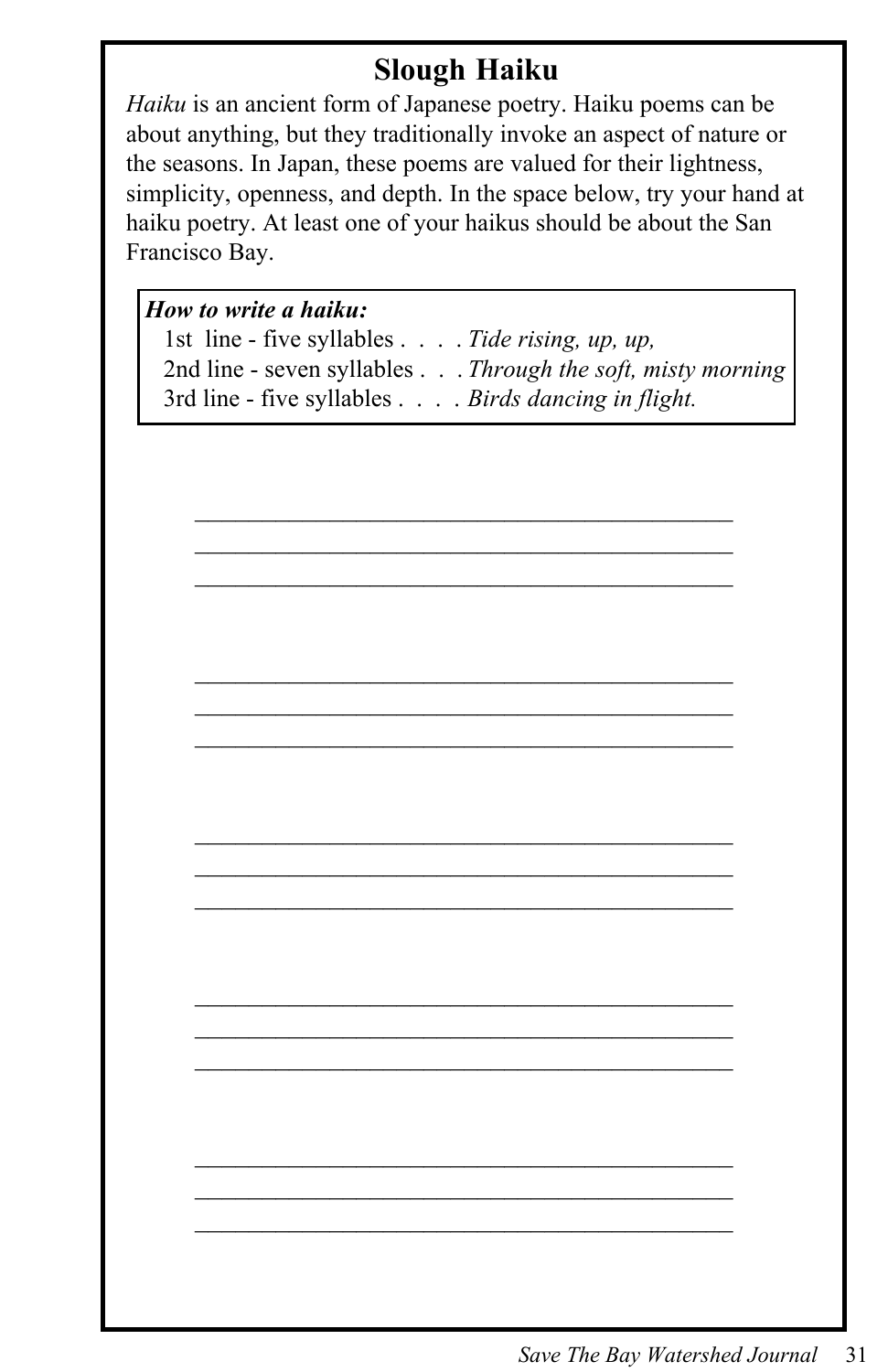# **Journal Entry Pages**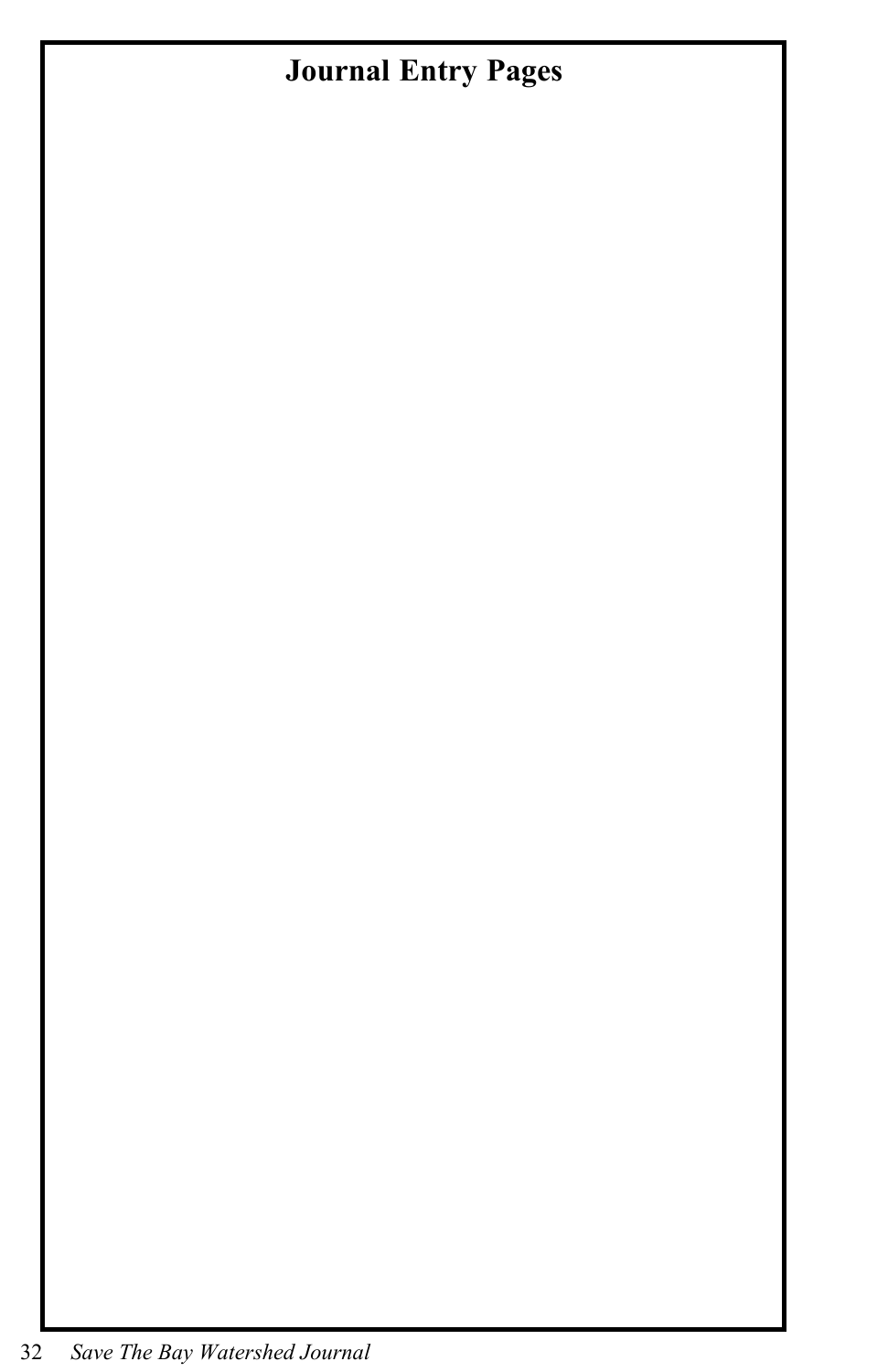# **Journal Entry Pages**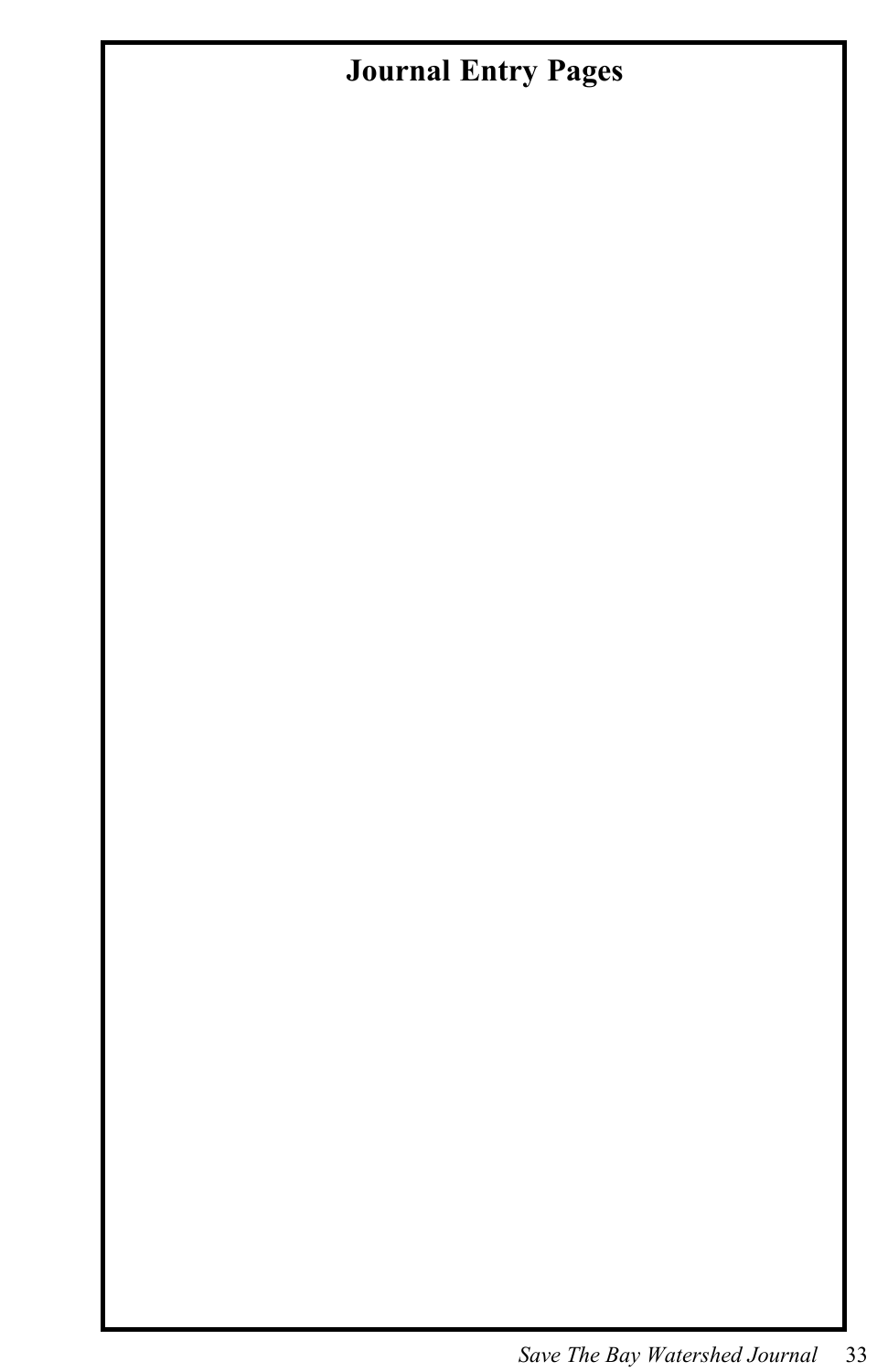# **Journal Entry Pages**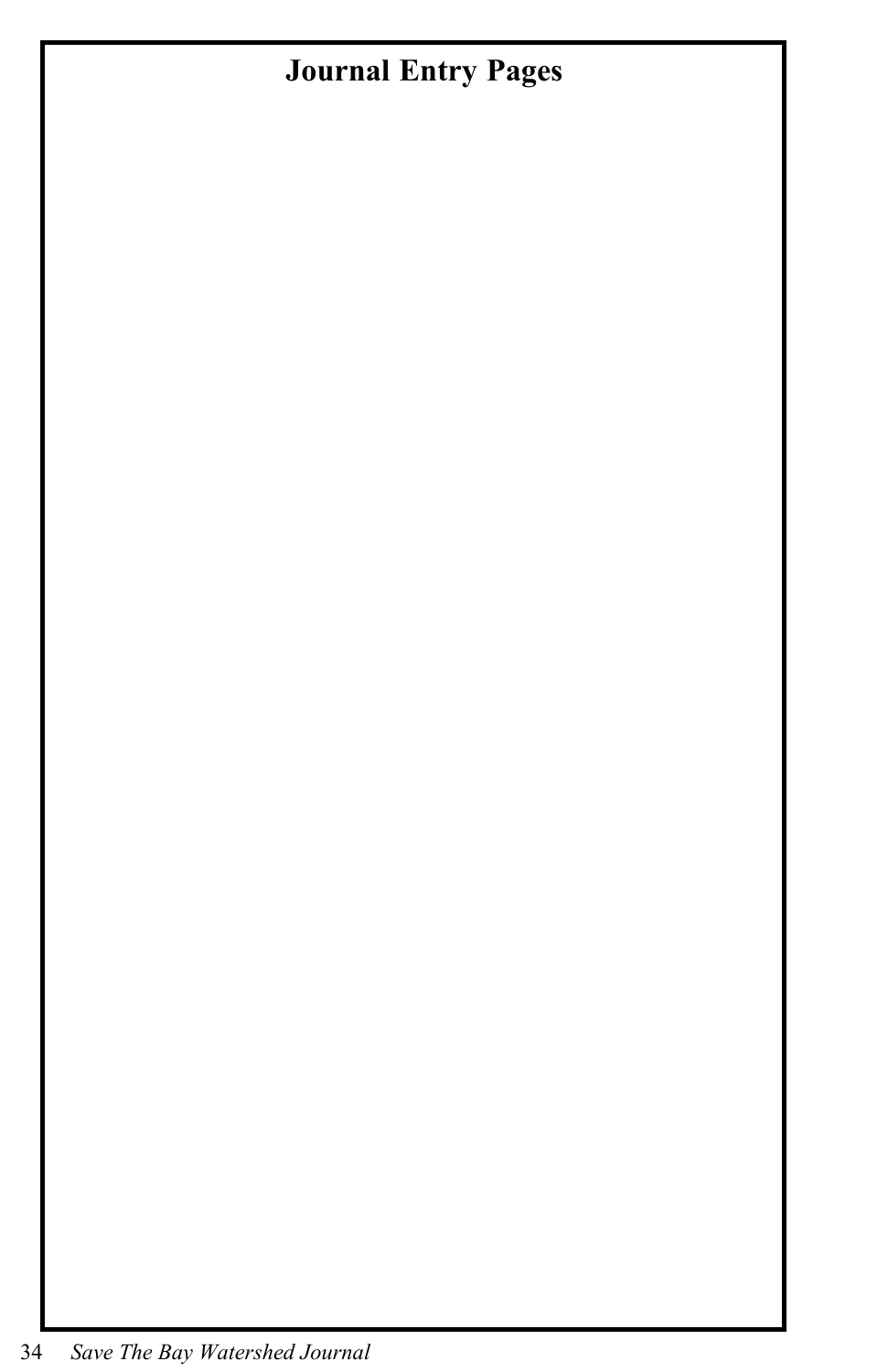#### Glossary

*Abiotic:* the non-living components of an ecosystem (i.e. light, soil, water, air).

*Acid:* any substance that has a pH level below 7, or that has more free hydrogen ions  $(H+)$  than Hydroxide ions (OH-). Common acids are substances like lemon juice, vinegar, and battery acid.

*Adaptation:* a change in the structure or behavior of a species over time in response to a change in its environment.

*Algae:* simple, aquatic plants without roots, stems, or leaves, but with chlorophyll.

*Anadromous:* an animal that is born in fresh water, spends most of its adult life in salt water, and migrates back to fresh water to spawn.

*Aquifer:* an underground lake or pond containing fresh water.

*Base:* bases, or alkaline substances, are characterized by their bitter taste, slippery feel, and pH level above 7. Soap and baking soda are examples of bases.

*Bay fill:* the process of dumping soil, garbage, and other materials into the Bay and wetlands in order to change them into dry land on which to build.

*Benthic organisms:* species that live in the substrate (mud, sand, etc.) on the bottom of lakes, ponds, oceans, and tidal zones.

**Bioaccumulation:** the process by which certain substances (usually pollutants) accumulate in higher and higher concentrations within living organisms as they make their way up the food chain.

*Biodiversity:* the number of different species of living things in an area. The more variety among the different kinds of living things, the higher the diversity.

*Biome:* a major regional or global biotic community, such as a grassland or desert, characterized chiefly by the dominant forms of plant life and the prevailing climate.

*Biotic:* the living components in a habitat (e.g., plants, vertebrates, invertebrates, etc.).

*Brackish water:* containing a mix of fresh and salt water.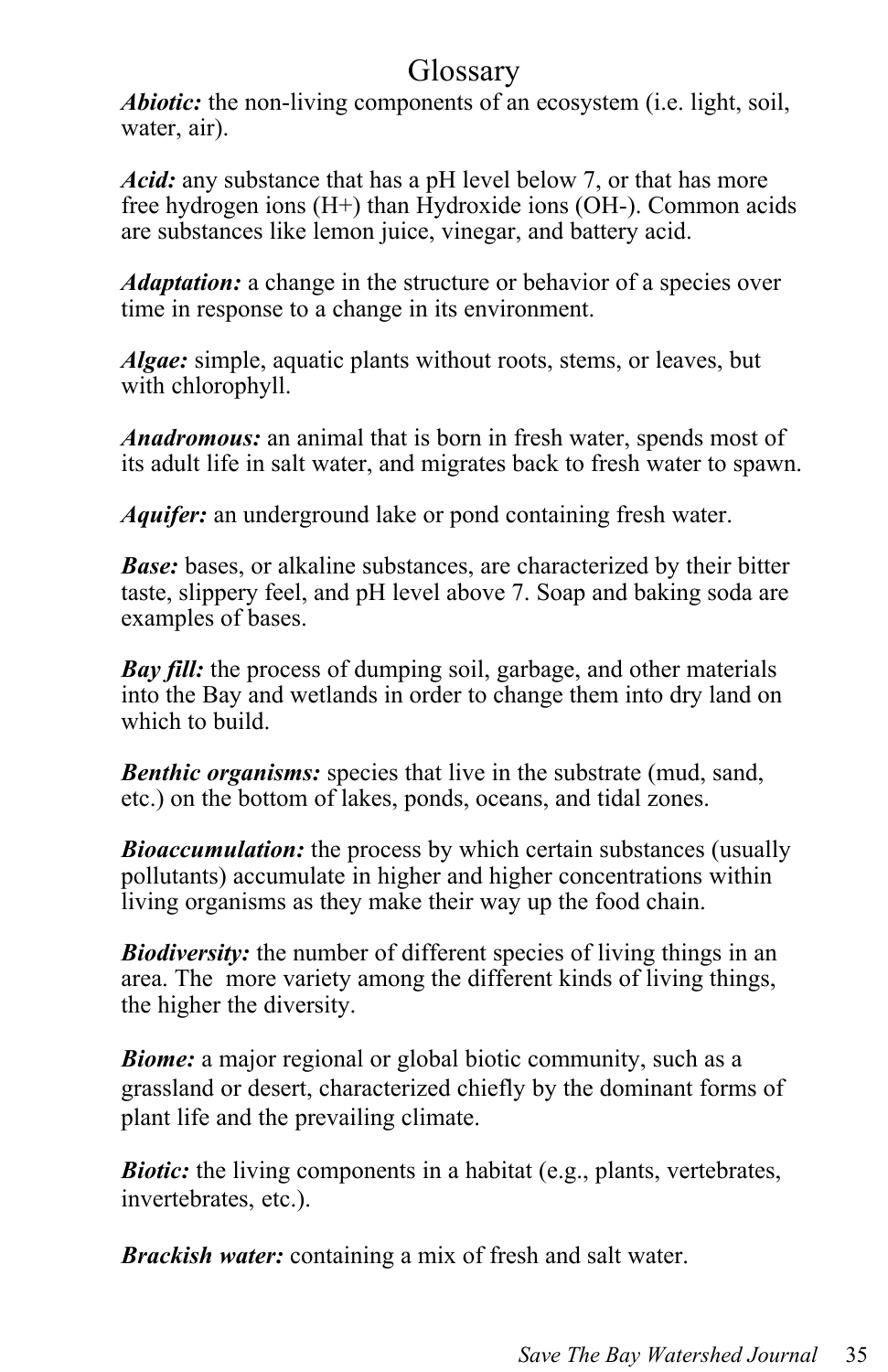*Catadromous fish:* an animal that is born in salt water, spends most of its adult life in fresh water, and migrates back to salt water to spawn. Opposite of anadromous.

*Consumer:* organisms that cannot make their own food and are dependent on other living organisms (i.e. plants or animals) as a source of energy.

*Decomposer:* an organism (i.e. bacteria) that breaks down dead plants and animals into more basic elements, releasing nutrients.

*Detritus:* decomposing plant and animal material.

**Dike:** a low wall, made of dirt, used to separate sections of a body of water from the the main body; dikes are often used to make salt ponds, golf courses, airports, shoreside parks, and housing.

*Dissolved oxygen:* the amount of oxygen in the water, measured in parts per million, or ppm. Although most fish can survive low levels of dissolved oxygen for short periods of time, most fish need at least 5 ppm to be healthy and grow.

*Dredging:* the removal of sediments from the estuary floor (or other body of water).

*Drainage:* 1) a watershed, or 2) the ability of a substance to pass water through it. Gravel has good drainage, while clay has poor drainage.

*Ebb tide:* the return of tide water toward the ocean; the out-going tide.

*Ecology:* the study of the interrelationship of organisms and their environments.

*Ecosystem:* the plants and animals living in an area together with their surroundings, considered as a system of relationships.

*Endemic:* native to a specific region and found only in that one area (i.e. endemic plants and animals).

*Erosion:* the process by which land surfaces are worn away by the movement of water, wind, waves, etc.

*Estuary:* a semi-enclosed body of water where fresh and salt water mix.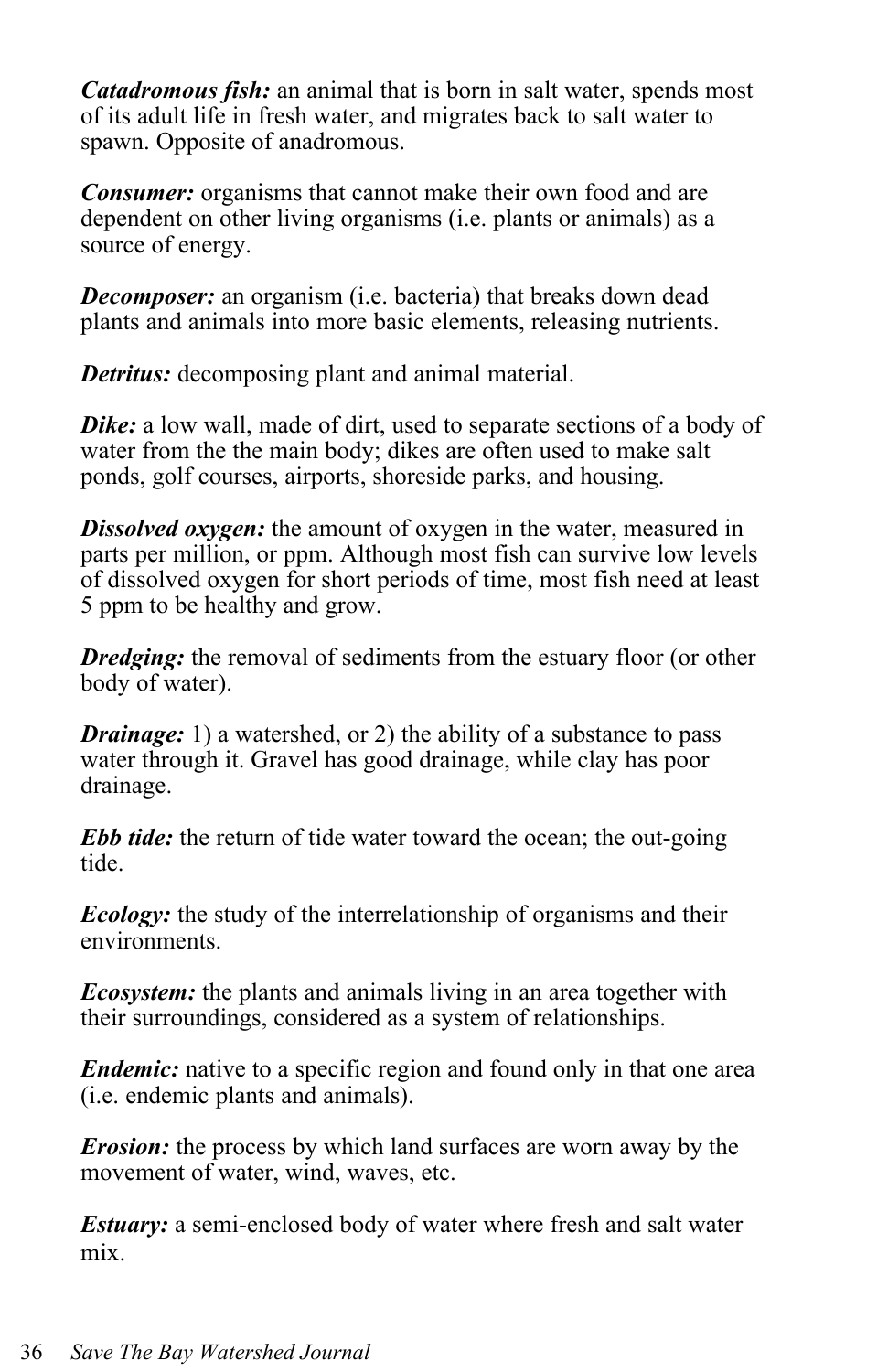*Exoskeleton:* A hard outer structure, such as the shell of an insect or crustacean, that provides protection or support for an organism.

*Expiration:* the act of breathing out; exhalation; often refers to plants releasing oxygen.

*Extinction:* the wiping out of an entire species of plant or animal.

*Food web:* an assemblage of organisms in an ecosystem, including plants, herbivores and carnivores, showing the relationship of "who eats whom"

*Flood tide:* the return of tide water toward the land; the incoming tide.

*Groundwater:* water that has percolated through the land's surface and resides in aquifers or underground waterways.

*Habitat:* the native environment of an animal or plant; a habitat must include food, water, shelter, and space.

*Halophyte:* a plant adapted to living in a saline environment.

*Hydrophyte:* a plant adapted to living in wet conditions.

*Invasive species:* a species that invades or encroaches upon a habitat, outcompeting native species.

*Levee:* a low wall, made of dirt, used to separate sections of a body of water from the the main body; levees are often used to make salt ponds, golf courses, airports, shoreside parks, and housing.

*Limiting factor:* any environmental factor (food, pollution, etc.) whose presence or absence prevents the growth of a plant or animal population.

*Marsh:* an area of soft, wet, low-lying land, characterized by grassy vegetation; a transition zone between water and land.

*Migration:* when animals (i.e. fish, birds, butterflies, or whales) instinctively travel from one place to another often over great distances, to mate or reach feeding grounds.

*Mitigation:* improving one area in order to compensate for the damaging of another.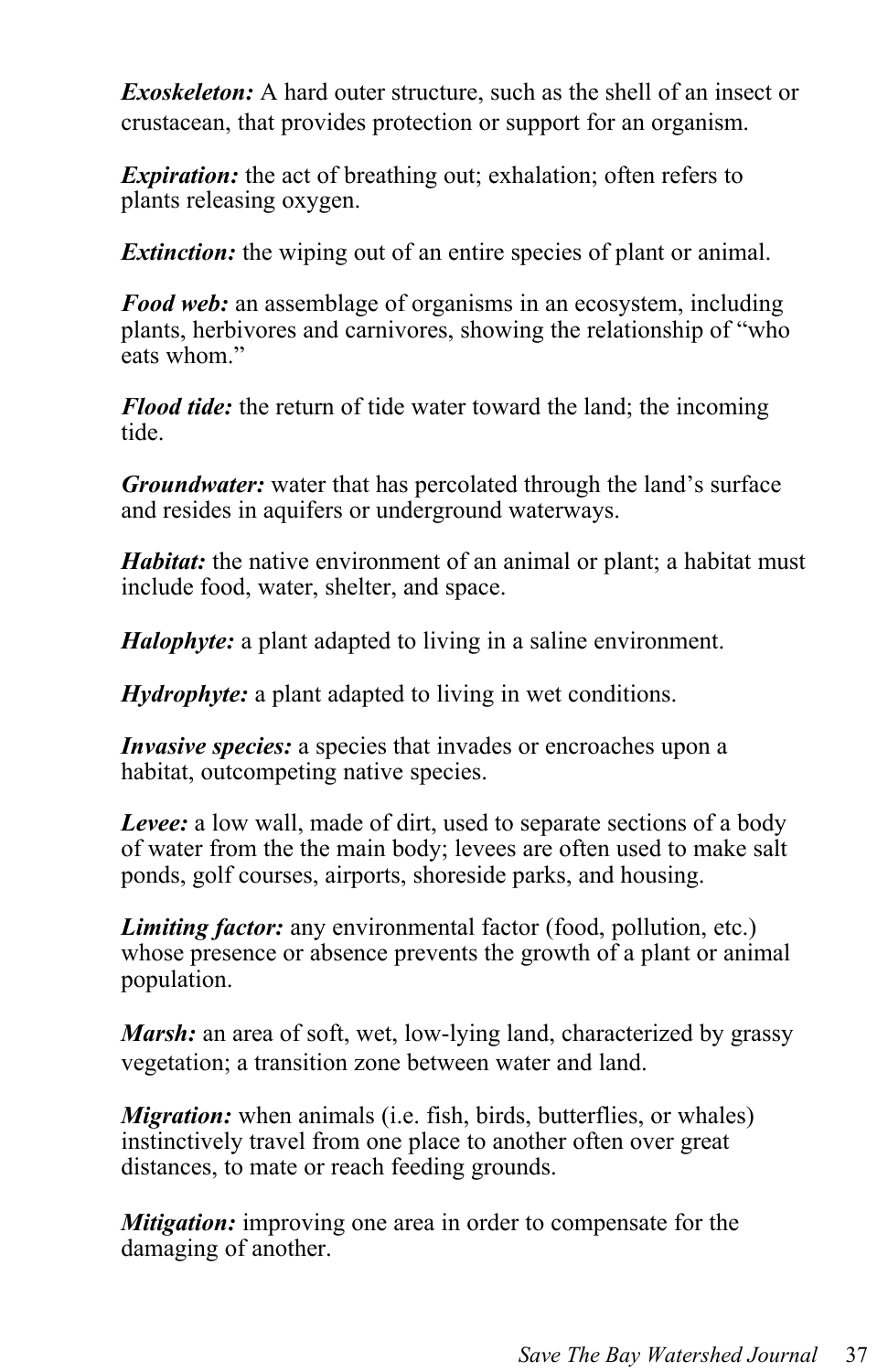*Native species:* any plant or animal that originated within a particular ecosystem; indigenous

*Niche:* the particular set of environmental conditions that a specific species has evolved to inhabit most successfully.

*Non-native species:* any plant or animal species that was introduced into an ecosystem by humans; one that did not inhabit that ecosystem historically.

*Non-point source pollution:* widespread overland runoff containing pollutants; the contamination does not originate from one specific location, and pollution discharges over a wide land area.

*Nutrient:* any substance which provides energy for growth (such as food, vitamins, minerals). When materials decompose, their nutrients are released.

*Pacific flyway:* route followed by birds migrating along the West Coast between South America and Alaska.

*pH*: the acidity or alkalinity of the water. pH is measured on a scale of 0-14; less than 7 is acidic; 7 is neutral; over 7 is basic.

*Phosphates:* nutrients found naturally in soil and water. Plants and animals need phosphates to grow. Phosphates are found in fertilizers, human and animal waste, and some soaps.

*Photosynthesis:* the process by which green plants use the sun's energy to produce glucose (food) from carbon dioxide and water; the by-product of this process is oxygen.

*Phytoplankton:* single-celled plant-like organisms that drift in the water current.

*Plankton:* organisms that drift in the water current (i.e. animal and plant-like organisms; often small).

*Point source pollution:* pollutants discharged from any identifiable point, including pipes, ditches, channels, sewers, tunnels, and containers of various types.

*Pollutants:* anything that lessens or spoils the quality of the water, air, or land that it touches.

*Producers:* an organism with chlorophyll which uses light energy (photosynthesis) and nutrients to make its own food; the first level in food chains; plants are producers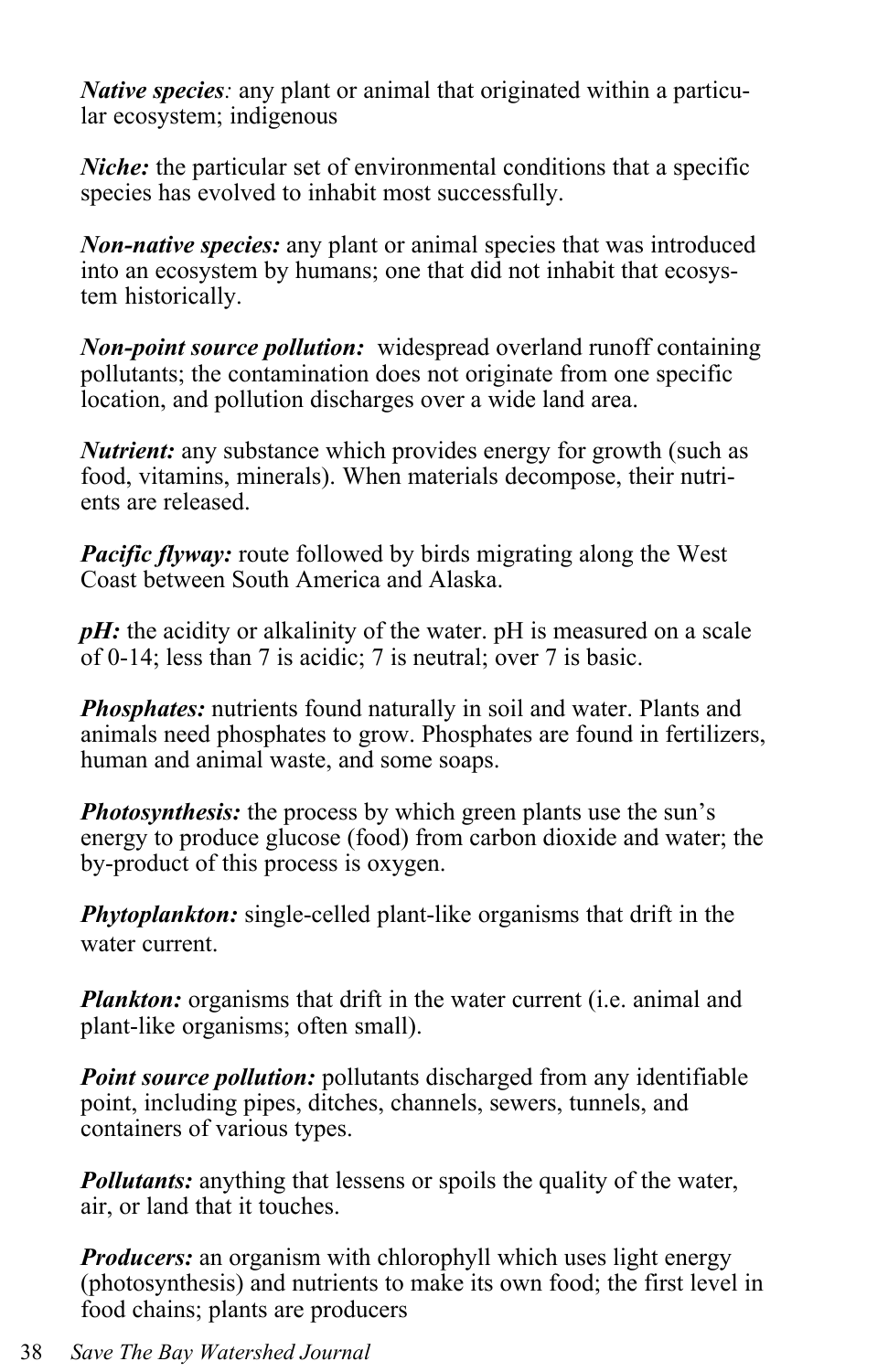*Restoration:* the return of a functioning native ecosystem to a degraded natural area.

*Run-off:* water that flows over or through the land in a watershed.

*Salinity:* the saltiness of the water, measured in parts per thousand, or ppt. For example, fresh water is 0 ppt and the water in the ocean is  $35$  ppt. The water in the Bay is a mix of fresh and ocean water, with varying salinity.

*Scientific method:* a series of steps (including observation, question, hypothesis, experimentation, results analysis, and conclusion) that can be used to logically solve problems.

*Sediment:* dirt, silt, or sand that flows off the land and settles to the bottom of a waterway or is suspended in the water.

*Spawn:* method of reproduction used by fish in which the female lays eggs and the male fertilizes them.

*Slough*: a slow moving meandering channel through a marsh; sloughs have muddy banks and are created by tides; natural irrigation channels or waterways.

*Stewardship:* behavior that exhibits a long-term commitment and sense of personal responsibility; one method involves volunteering for projects in the community.

**Tides:** the "rising and falling" of the ocean due to the gravitational pull of the moon and the sun on the earth.

*Trophic level:* a group of organisms that occupy the same position in a food chain.

*Turbidity:* a measurement of how much sediment, plankton, or other organic matter is suspended in the water.

*Watershed:* the area of land that drains into a river and its tributaries; the area of land from which rain or melting snow drain into a river, stream, or other body of water.

*Wetland:* transitional areas between land and water. Three physical features characterize wetlands: standing water, saturated soils, and hydrophytic (water-loving) plants.

*Zooplankton:* animals that drift in the water current; often small.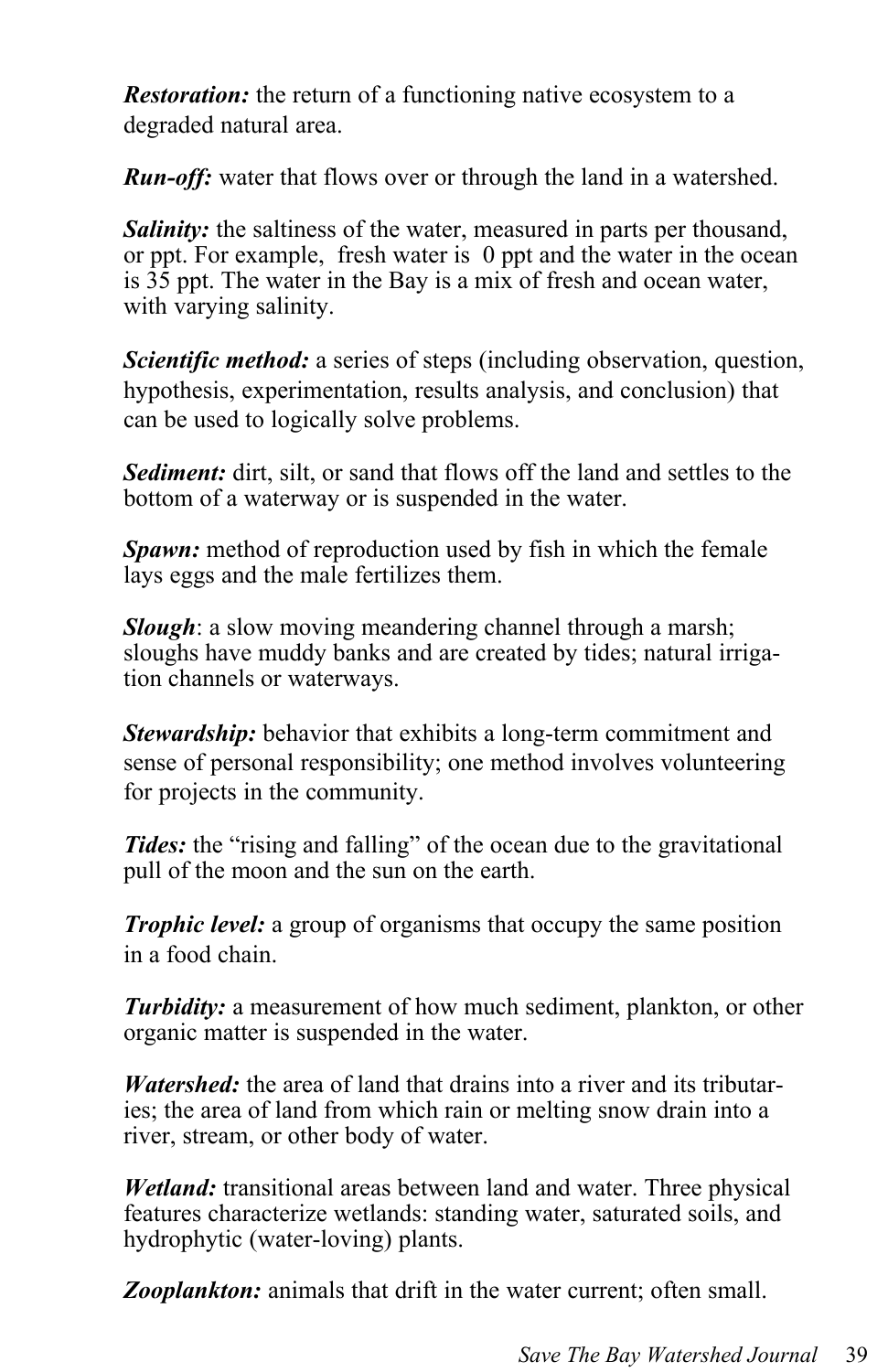# **Notes/Ideas**